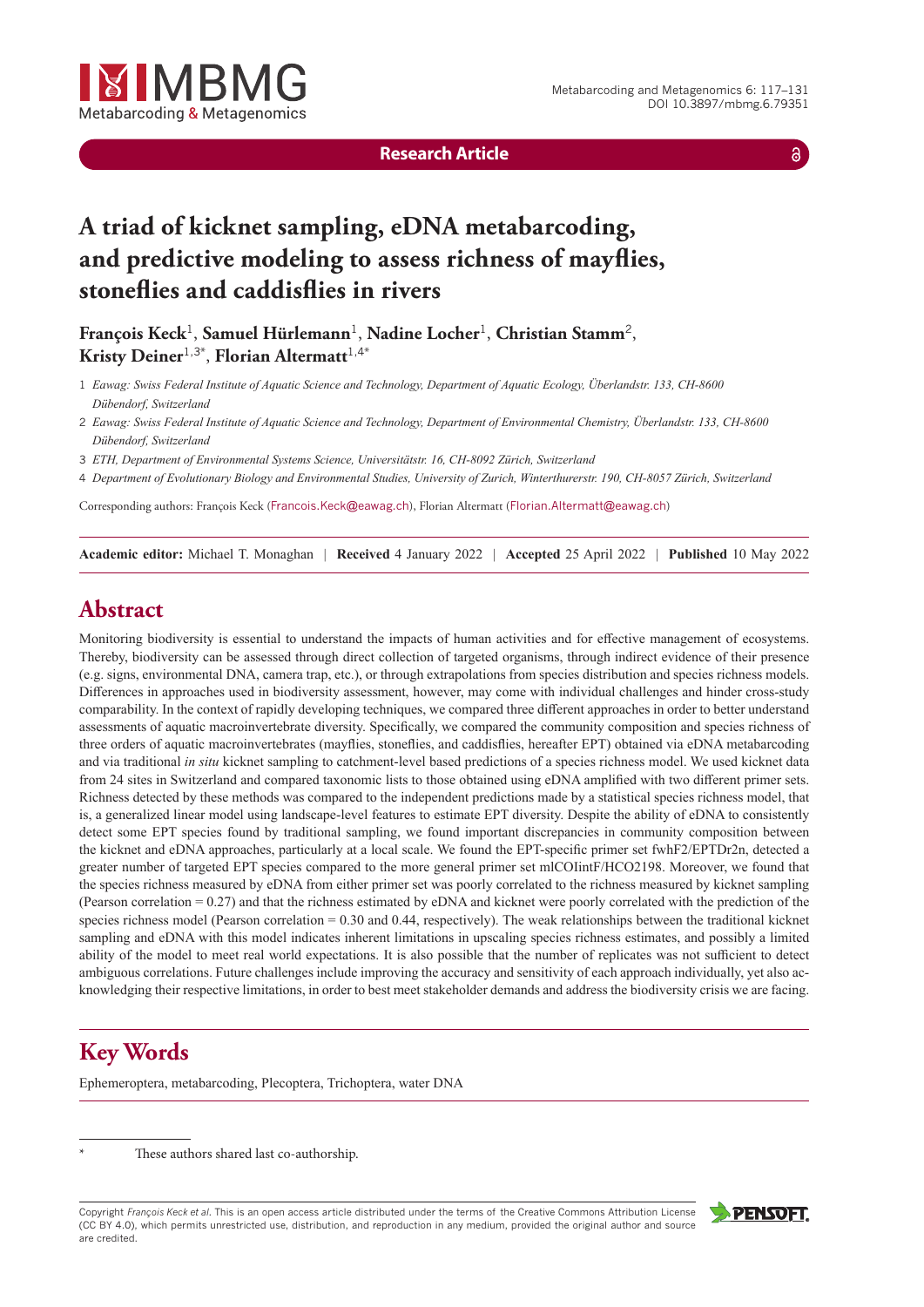### **Introduction**

The role of biodiversity in maintaining ecosystem functions and services is widely recognized (Chapin et al. 2000; Cardinale et al. 2012). Consequently, the deleterious effects of human activities on biodiversity are a source of growing concern and are mobilizing both scientists and stakeholders around the world (Pereira and Cooper 2006; Díaz et al. 2020). In a context where the loss of biodiversity is established and threatens many of the benefits that ecosystems provide to humanity, monitoring the diversity and composition of biological communities is a priority, both to prevent future adverse consequences and to establish possible restoration measures (Lindenmayer and Likens 2010). However, measuring the state and change of biodiversity remains a challenge both due to questions related to its scientific definition (such as which levels of biological organization to study and at what spatial scales) and to the limitation of the methods and technologies available to monitor life in the environment (Mace and Baillie 2007; Anderson 2008; Van Dyke 2008).

For a long time, macroinvertebrate monitoring of freshwater ecosystems has solely relied on the capture of individuals or their direct observation (Rosenberg and Resh 1993). These approaches, although improved over time (Barbour et al. 1999), remain limited by sampling biases (Nerbonne et al. 2008), identification errors (Haase et al. 2010), associated costs (Growns et al. 1997), and sometimes coarse taxonomic resolution (Jones 2008). Furthermore, they do not allow upscaling and predicting to larger spatial or temporal scales (Kunin et al. 2018). Thus, additional approaches are needed to complement classic biodiversity data, especially with respect to a better scaling and resolving the state and change of biodiversity. Approaches can be based on novel technological advances, such as in molecular sciences, or in a more detailed use of predictive or other statistical models (Guisan and Zimmermann 2000; Taberlet et al. 2012; Petchey et al. 2015; Altermatt et al. 2020). The implementation of these approaches, however, needs to be complemented with a thorough analysis of strengths and weaknesses, including directly comparing performance of the approaches as well as identifying what can (or cannot) be gained by either approach. Within the last decade, environmental DNA (eDNA) has been – especially in aquatic ecosystems – presented as a game-changer to traditional approaches, with the promise of being able to monitor biodiversity at unprecedented spatial and temporal scales (Leese et al. 2016; Deiner et al. 2017; Hering et al. 2018). In streams and rivers, it has also already been extensively used and compared to classic kicknet-based approaches, and complementarity and respective advantages and disadvantages have been put forward (e.g. Hänfling et al. 2016; Pont et al. 2018; Mächler et al. 2019). Several recent meta-analyses (McElroy et al. 2020; Keck et al. 2022) showed that, in aquatic environments, eDNA metabarcoding and traditional methods can provide similar estimates of taxonomic richness, but large inconsistencies

remain in the taxonomic composition found by the two approaches, especially in macroinvertebrate and microbial communities.

A pairwise comparison of methods, however, may be hard to resolve, as approaches come with their respective biases and fundamentally differ in the scale they represent. Thus, including a third approach, using a triad of comparisons (Fig. 1), offers the possibility to resolve such discussions, yet hinges on models that rely on independent and exogenous variables (e.g. environmental variables) to predict diversity (see e.g. Lehmann et al. 2002; Lobo et al. 2004; Moraes et al. 2014). This latter approach does not estimate diversity from direct observation but from mathematical functions or statistical relationships previously established (Ferrier and Guisan 2006). Since direct observations (traditional or DNA-based) are still very sparse and limited, this third approach is the only one that currently allows us to estimate biodiversity on a large scale and in a continuous manner. However, there has been little – if any – work on linking the estimates obtained by such models (usually trained with traditional observational data) with those obtained from eDNA.

In this study, we used a dataset of 24 streams located in Switzerland, for which macroinvertebrate communities have been sampled at one location, both by kicknet and eDNA, and for which independent predictions on species richness have been modelled. We specifically focus on the diversity of three orders of macroinvertebrates: mayflies (Ephemeroptera, E), stoneflies (Plecoptera, P), and caddisflies (Trichoptera, T). EPT taxa are commonly found in streams and rivers, and have proven to be useful and powerful indicators of water quality (Wallace et al. 1996). We amplified eDNA with two distinct pairs of primers, a more generic one (mlCOIintF/HCO2198, Folmer et al. 1994; Leray et al. 2013) and one more specific toward benthic invertebrate taxa (fwhF2/EPTDr2n, Vamos et al. 2017; Leese et al. 2021), in order to test their respective capacity to unveil EPT diversity. We compared the diversity estimates and the species composition detected by the eDNA and kicknet approaches, both at regional (gamma diversity) and local (alpha diversity) scales. We then related these results to the diversity estimated by a predictive statistical model for EPT richness (Kaelin and Altermatt 2016). This model uses a set of environmental features to predict EPT species richness through a generalized linear model framework, an approach extensively used for species richness modeling (e.g. Edvardsen and Økland 2006; Schouten et al. 2009; Sommer et al. 2010; Vasconcelos et al. 2015; Kwon et al. 2019).

We hypothesize that the fwhF2/EPTDr2n primer set, due to its higher specificity, will detect more EPT species than the generic primer set, and that the species detected will be more consistent with the traditional approach in terms of richness and taxa detected. We also hypothesize a positive correlation of the EPT richness detected by the three different approaches tested. However, the fact that the kicknet approach measures diversity locally, while the model used predicts diversity at the watershed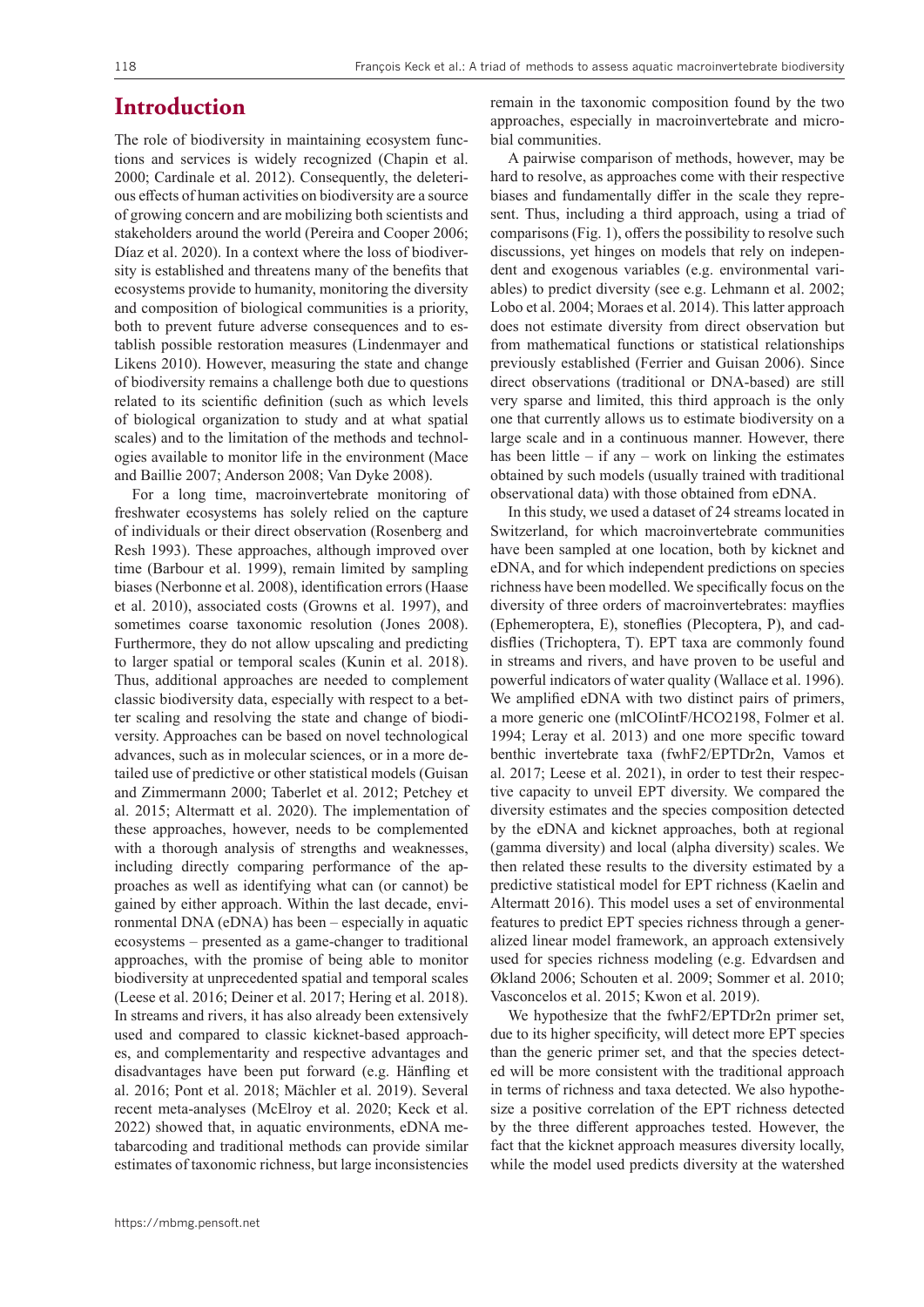

**Figure 1.** A triad of methods (kicknet sampling, eDNA sampling, and statistical modelling) available to estimate macroinvertebrate diversity in river ecosystems. Each has its own specificities, particularly in terms of integrated spatial scale. Note that models always rely on underlying data used to train them; in this study those are independent kick-net samples.

scale (Kaelin and Altermatt 2016) should cause disparities between these methods. In rivers, eDNA is known to be transported from upstream to downstream, thereby integrating the diversity across the catchment area (Deiner and Altermatt 2014; Deiner et al. 2016; Carraro et al. 2020). Therefore, the eDNA-based approach could be a compromise between kicknet sampling and predictive modeling in that it measures a local estimate of the diversity integrated across a larger scale (Fig. 1).

# **Materials and methods**

#### **Sampling**

Water samples were collected from 24 streams in Switzerland in 2013 or 2014 (Fig. 2). All streams were small to mediumsized streams (range of catchment area  $7$  to  $66 \text{ km}^2$ ) in the Plateau and Jura part of Switzerland, covering an elevational range from 370 to 912 m a.s.l. All were headwater streams with no wastewater treatment plants upstream, and landuse types in the upstream catchment consisted mostly of forest and agriculture (dairy farming and cropping). Arable land covered between 0.1 and 81%, urban areas between 5 and 21%, and grassland between 4 and 54% of the catchment areas. At each location, we sampled two sites in the stream located a few hundred meters apart, yet within the overall same habitat type and environmental conditions, and considered below as replicates (i.e. 2 replicates per location). One liter of water at each site was sampled in a pre-decontaminated bottle. Water samples were transported in a cooler on ice (maximum transport time of six hours) and were stored at –20 °C until processed further. All samples were taken within a larger research program (for details of the project and sampling procedure, see also Stamm et al. 2016, 2017; Burdon et al. 2019). Here we focus on the subset of samples taken upstream of wastewater treatment plant inflows only. Macroinvertebrate communities were

sampled using kicknet sampling (Barbour et al. 1999) within 35 days before or after water sampling (Suppl. material 2: Table S1). The method used followed the protocols of the Swiss Federal Office for the Environment (Stucki 2010) and is based on sampling 8 microhabitats/sites per stream (maximizing diversity of microhabitats sampled) and subsequently pooling the samples. The kicknet used had a mesh size of 0.5 mm.

#### **EPT identification**

At each location, all individuals of may-, stone-, and caddisflies (EPT) were identified to the species level (in a few cases to species complexes, subsequently treated as species) using expert taxonomists. Identification of all taxa followed pre-defined taxonomic lists, and all data from the two sites per location were pooled. For details see Burdon et al. (2019) and Stucki (2010). For subsequent analyses, we only used presence/absence data, and calculated species richness values per location.

#### **Water filtration and DNA extraction**

Methods for filtration and extraction of DNA from water samples were previously published in Mansfeldt et al. (2020). Briefly, water was filtered through a glass fiber filter (GF/F, nominal pore size of 0.7 µm, 25 mm, Whatman International Ltd., England), and DNA was extracted with a Phenol-Chloroform Isoamyl followed by an ethanol precipitation (Mansfeldt et al. 2020). Strict adherence to contamination control was followed using a controlled lab where only eDNA isolation and pre-PCR preparations are performed (Deiner et al. 2015). Total volume of water filtered for each extraction depended on the suspended solids in the sample, which clogged the filter, and ranged from 65 to 350 mL. Thus, between two and eight independent extractions from filters were carried out for each sample location, to have equitable amounts of water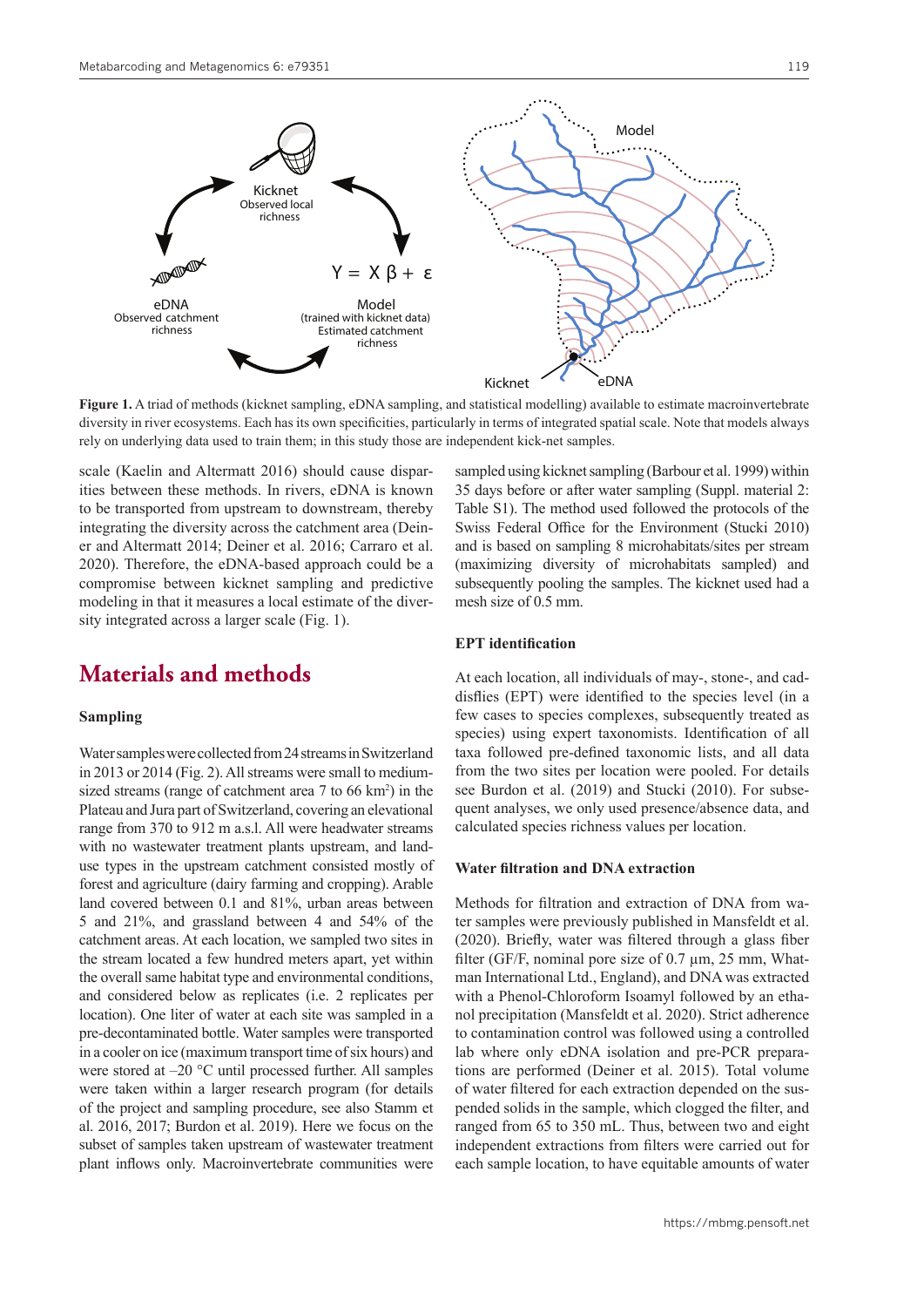

**Figure 2.** Map of Switzerland showing the 24 sampling locations. Locations are named after local municipalities.

extracted, resulting in a total of 500 to 700 mL of filtered water used per sample for DNA extraction (see Mansfeldt et al. 2020 and Suppl. material 2: Table S2). A 50 µL pool was created by adding equal volumes from each independent extraction and quantified using the Qubit (1.0) fluorometer following recommended protocols for the dsDNA HS Assay, which has a high accuracy for double stranded DNA between 1 ng/mL to 500 ng/mL (Life Technologies, Carlsbad, CA, USA). Filter negative controls were created for each day that filtration took place. A filter negative control consisted of filtering 250 mL of Milli-Q water that was secondarily decontaminated with UVC light. DNA extraction controls were used to monitor contamination and processed with each batch of extractions of which consisted of between 18 and 22 filters per batch (Suppl. material 2: Table S3). All pooled DNA extractions were cleaned with the OneStepTM PCR Inhibitor Removal Kit (Zymo Research, Irvine, California, USA) according to the manufacturer's protocol as this has been shown to be effective for removal of PCR inhibition of riverine samples of environmental DNA (McKee et al. 2015).

#### **Library construction and sequencing**

Library construction for each sample location followed a three step PCR process. The first PCR consisted of amplification of a 312 bp fragment of the 5' end of the Cytochrom Oxidase I mitochondrial gene (COI) using the forward primer (mlCOIintF) from Leray et al. (2013) and the reverse primer (HCO2198) from Folmer et al. (1994). Four independent PCRs on eDNA were carried out in 15  $\mu$ L volumes with final concentrations of  $1\times$  supplied buffer (Faststart TAQ, Roche, Inc., Basel, Switzerland), 1000 ng/µL BSA (New England Biolabs, Ipswich, MA, USA), 0.2 mMol dNTPs, 2.0 mMol MgCl2, 0.05 units per µL Taq DNA polymerase (Faststart TAQ, Roche, Inc., Basel, Switzerland), and 0.5 µMol of each forward and reverse primer. 2 µL of extracted eDNA was added that ranged in concentration from 0.03 to 54.0 ng/ $\mu$ L. This range was the outcome of DNA concentrations that were extracted. The thermal-cycling regime was 95 °C for 4 minutes, followed by 35 cycles of 95 °C for 30 seconds, 48 °C for 30 seconds and 72 °C for 1 minute. A final extension of 72 °C for 5 minutes was carried out and the PCR was cooled to 4 °C until removed and stored at –20 °C until products were cleaned. PCR products were visualized on a 1.5% agarose gel to confirm amplification. We cleaned each PCR replicate with Exo I Nuclease (EXO I) and Shrimp Alkaline Phosphatase (SAP) (Thermo Fisher Scientific Inc., Waltham, Maryland USA). The master mix consisted of 1.6 U/µL Exo I and 0.15 U/µL SAP in a total volume of 1.1  $\mu$ L which was then added to 7.5  $\mu$ L of the PCR product. Products were heated to 37 °C for 15 minutes and followed by 15 minutes at 80 °C for deactivation of EXO and SAP.

The second PCR was conducted with the same PCR conditions above except the forward and reverse primers were modified to include the Nextera transposase adaptors and only 1 µL of cleaned PCR product was used in the reaction. Between the forward and reverse primer sequence and the transposase adaptor a different number of random bases were inserted to create products of varying length to allow more heterogeneity on the flow cell. The thermal-cycling regime was the same except that five cycles were used. PCR products from the four independent reactions for each sample were then pooled together and cleaned using a two-step method. First, we cleaned each pooled reaction with EXO I and SAP as described above except we adjusted proportionally the volumes of EXO I and SAP for a total cleaned volume of 30 µL rather than 7.5 µL.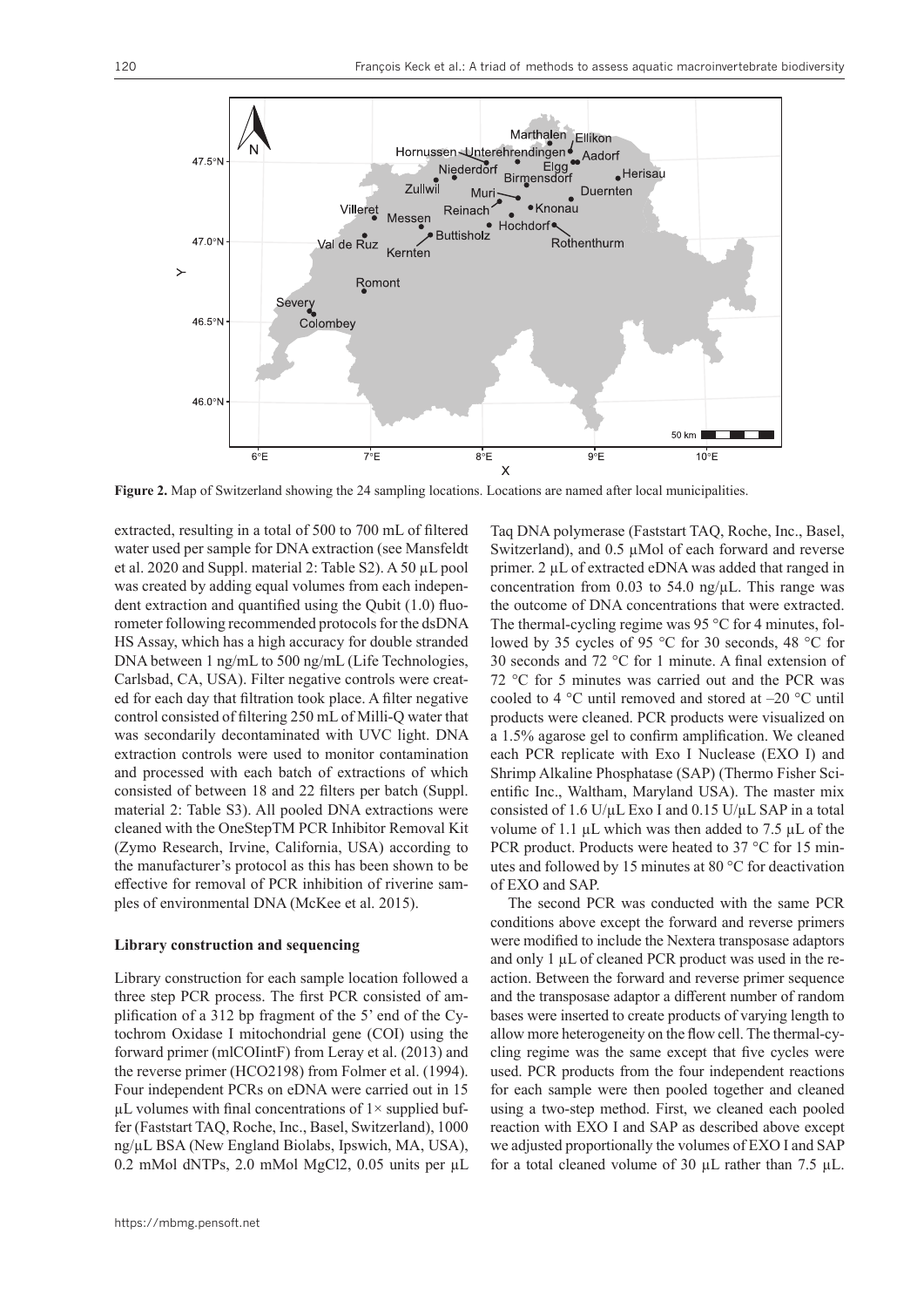Second, we desalted, removed buffer components with the Illustra MicroSpin S-300 HR Columns (GE Healthcare Life Sciences, Little Chalfont, United Kingdom) following the manufacturer's recommended protocol.

The third PCR indexed each pooled PCR using the duel-indexing strategy with the Nextera index kits A and D. Indexing PCR was carried out in a reaction volume of 50 µL where amplicons that showed a DNA concentration less than  $0.1$  ng/ $\mu$ L were added at  $10 \mu$ L and all other greater than this were added at  $5 \mu L$ . We used the KAPA Library Amplification Kit following the manufacturer's recommended protocol (KAPA Biosystems, Wilmington, MA). Each of the pooled reactions were then cleaned using Agencourt AMPure XP beads following the recommended manufacturer's protocol (Beckman Coulter, Brea, CA, USA).

Cleaned and indexed libraries were then assayed for DNA concentration using the Qubit (1.0) fluorometer following recommended protocols for the dsDNA HS Assay, normalized, then pooled at a 2 nM concentration. PHiX control was added at 1%. Paired-end sequencing was performed on an Illumina MiSeq (MiSeq Reagent kit v2, 250 cycles) at the Genomic Diversity Center at the ETH, Zurich, Switzerland following the manufacturer's run protocols (Illumina, Inc., San Diego, CA, USA). The MiSeq Control Software Version 2.2 including MiSeq Reporter 2.2 was used for the primary analysis and the demultiplexing of the raw reads.

In order to amplify the 142 bp long fragment of the COI locus using the fwhF2 forward primer (Vamos et al. 2017) and the EPTDr2n reverse primer (Leese et al. 2021), a similar three-step PCR was conducted as described above. First, PCR was carried out in three independent PCR reactions with a total volume of  $25 \mu L$ , containing final concentrations of  $1 \times$  supplied buffer (Faststart TAQ, Roche, Inc., Basel, Switzerland), 1500 ng/µL BSA (Molecular biology grade, New England Biolabs), 0.2 mMol dNTPs, 3.0 mMol MgCl2, 0.05 units per µL Taq DNA polymerase (Faststart TAQ, Roche, Inc., Basel, Switzerland), and 0.5 µMol of each forward and reverse primer. 2 µL of extracted eDNA or PCR grade water as negative control was added to each reaction. PCR Reactions were performed with the following cycle settings on a Biometra T1Thermocycler (Analytik Jena GMBH, Ge): denaturation was at 95 °C for 8 minutes, followed by 30 cycles of 95 °C for 30 seconds, 50 °C for 1 minute and 72 °C for 1 minute. A final extension of 72 °C for 7 minutes was performed, followed by lowering the temperature to 4 °C to avoid DNA degrading.

From the first PCR product, 10 µL was enzymatically cleaned by adding 0.11 U/µL Exonuclease I (E. coli),  $0.2$  U/ $\mu$ L Shrimp Alkaline Phosphatase (rSAP) (New England Biolabs) and 1.11 µL PCR grade water to each sample. The temperature cycling was carried out as recommended by the manufacturer.

In order to add the Nextera transposase sequences adaptors to the first PCR fragment, 4 µL cleaned PCR product was used in similar PCR condition as in the first PCR reaction. Thermal cycling regime was identical,

except that the number of cycles was reduced. Amplification success was checked with the AM320 method on the QiAxcel Screening Cartridge (Qiagen, Germany). Most of the samples worked after 10 PCR cycles. However, the cycling number for 28 samples was adjusted up to 18 cycles, in order to see amplification success.

Before we attached the index adapters with the third PCR, additional cleaning steps were performed. This consisted of first pooling the replicates of the second PCR product and then running it on a 0.8% low melting point Agarose (Analytical grade, Promega) together with 100 bp ladders (Promega, Madison, WI, USA). Fragments with the correct size of 268 bp were cut out from gel, by using a fresh scalpel. Thereafter DNA was purified, using the Wizard SV Gel and PCR Clean-Up System (Promega, Madison, WI, USA). Exciseds DNA bands were dissolved in 250 µL Membrane Binding Solution at 65 °C shaken at 850 rpm for 2 minutes. After the column bind and washing steps, DNA was eluted in 20 µL PCR grade water.

Illumina Nextera XT Index set D (Illumina, Inc., San Diego, CA, USA) were attached to the purified amplicon by following the recommended protocol from the Illumina library preparation guide, except increasing cycle number from 8 to 10 cycles. After the Nextera index adapters successfully bound to the fragment, the individual samples were cleaned up with a MagJET NGS Cleanup and Size Selection Kit running on a KingFisher Flex Purification System (Thermo Fisher Scientific Inc., MA, USA).

Quantification of PCR products was conducted with a target selective fluorescence dye Qubit BR DNA Assay Kit (Life Technologies, Carlsbad, CA, USA). Fluorescence dye emission of the standard dilution series and samples were measured in replicates with a Spark Multimode Microplate Reader (Tecan, US Inc., USA). Samples, including filter, extraction and PCR controls were then merged in four equimolar pools (3nM), in relation to their concentration, with an automated liquid handling station (BRAND GMBH + CO KG, Wertheim, GE). Final pool was then three times manually purified, by using a  $0.8\times$ ratio of Agencourt AMPure XP (Beckman Coulter, Brea, CA, USA) beads, again following the recommended manufacturer's protocol. Amplicon size was verified by an Agilent 4200 TapeStation (AgilentTechnologies, Inc., USA) run. Library was sequenced with a concentration of 10 pM in the flowcell on an Illumina MiSeq (Illumina, Inc. San Diego, CA, USA) at the Genetic Diversity Center (ETH, Zurich). The Sequencing run (MiSeq Reagent kit v2, 300 cycles, paired-ended) was spiked with 10% PHiX control.

#### **Bioinformatics**

Demultiplexed MiSeq (forward and reverse) reads were initially checked using FastQC (v. 0.11.9) and the software package DADA2 (v.1.16.0) was used to infer amplicon sequence variants (ASVs) following the methods described by Callahan et al. (2016). Prior to ASV inference, primer sequences (mlCOIintF/HCO2198 and fwhF2/ EPTDr2n) were removed from the reads using cutadapt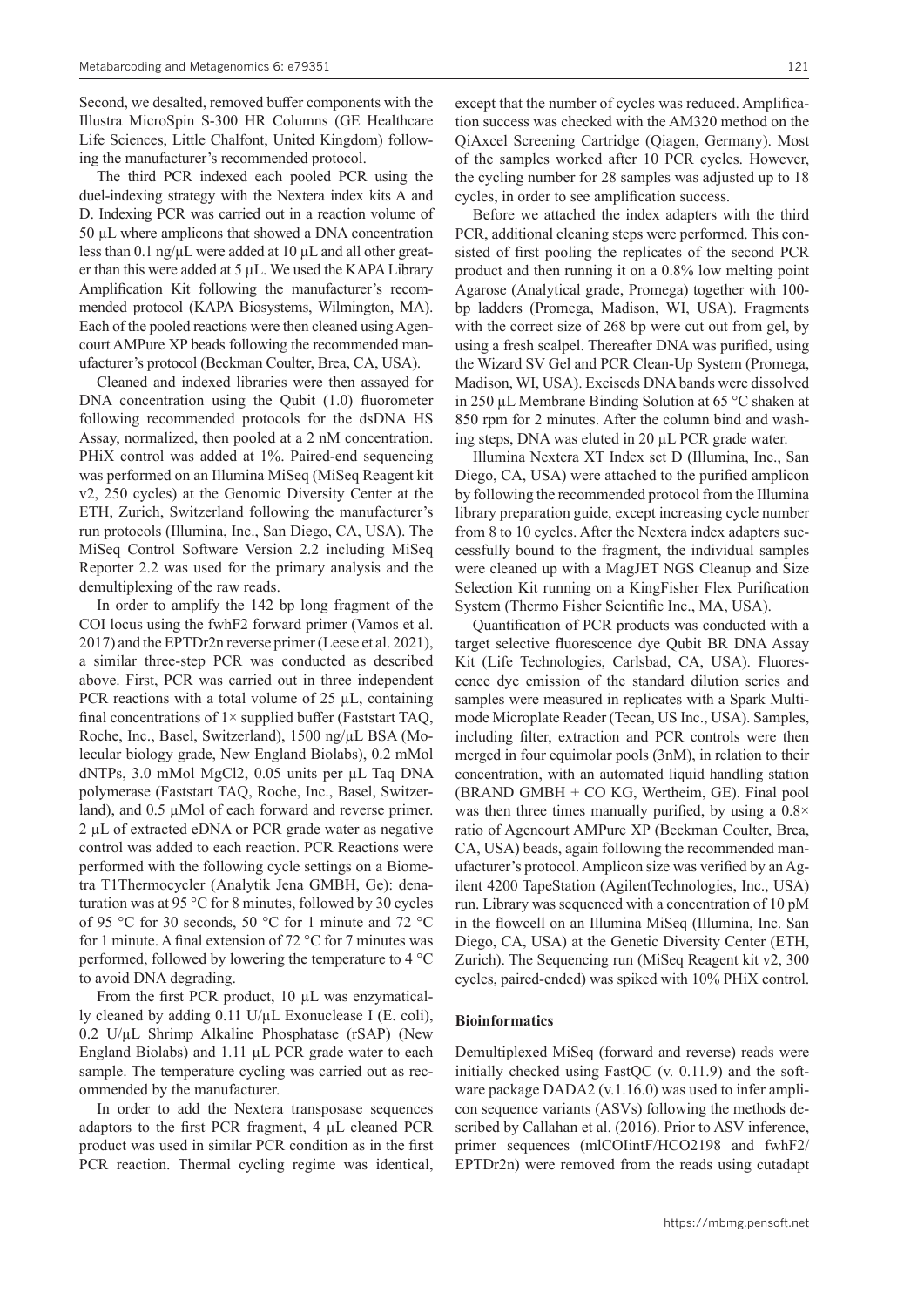v.2.10 (Martin 2011). After primer removal, the forward and reverse reads were truncated to 200 and 170 nucleotides, respectively, for the mlCOIintF/HCO2198 run, in order to remove poor quality nucleotides at their extremities. Both the forward and reverse reads were truncated to 120 nucleotides for the fwhF2/EPTDr2n run. Reads were quality-filtered by removing any read with one or more ambiguities ("N") and any read with a maximum expected error (maxEE) larger than 2 (default value in DADA2). After dereplication, ASVs were finally generated based on the error rates model determined by the DADA2 denoising algorithm and paired reads merged into one sequence using a minimum overlap of 12 bases. Potential chimeric sequences were removed using the de novo bimera detection algorithm implemented in DADA2.

We translated the ASV sequences into amino acids starting from the 2nd nucleotide and using the invertebrate mitochondrial code. Since COI is a coding sequence, it is not expected to find stop codons in the barcode region (Song et al. 2008). Therefore, all the ASV sequences (2642 for the mlCOIintF/HCO2198 primers, 2251 for the fwhF2/EPTDr2n primers) in which a stop codon was found were discarded. For the mlCOIintF/HCO2198 run, a total of 140 additional ASVs which were found in relative proportion  $> 0.1\%$  in one of the six negative controls were also discarded from all the samples. For the fwhF2/ EPTDr2n run, only 2 ASV sequences were removed at this step (2 negative controls were used).

Taxonomic assignment of ASV sequences was achieved using the RDP algorithm (Wang et al. 2007) with a bootstrap threshold of 75%. The reference database used for taxonomic assignment was assembled from several sources: NCBI, BOLD, MIDORI and the EPT sequences collected within the SwissBOL project. After quality filtering (removing incorrect sequences and mislabeled taxa) the reference database included 654,132 labeled COI sequences divided into 88 classes, 493 orders, 4,107 families, 33,337 genera and 120,374 species. One of the reasons often cited to explain the non-detection of taxa by DNA methods is the incompleteness of reference databases (Weigand et al. 2019). This argument, although difficult to evaluate, is perfectly valid in studies dealing with the diversity of large or poorly known taxonomic groups (Lindeque et al. 2013). In the present study, this hypothesis can be excluded as all but one EPT species detected by kicknet are present in the reference database used.

Replicates (sites) were merged by location. For five locations (Buttisholz, Hochdorf, Hornussen, Messen, and Niederdorf, see Fig. 2), only one replicate was available for mlCOIintF/HCO2198. Therefore, we excluded the corresponding replicates from the analysis of fwhF2/EPTDr2n.

#### **Predictive model for EPT richness**

For each sampling location, we predicted the EPT species richness using a statistical species richness model developed by Kaelin and Altermatt (2016), and model predictions were directly taken from that publication for

the respective 24 study catchments used here. Briefly, this model is a generalized linear model using a Poisson error distribution. The model was trained using Lasso regularization to predict EPT species richness from a set of 11 environmental variables, including land use (proportion of green area, forest, deciduous forest relative to total forest area, corn cultivation area, street area, roof area), topology (slope, elevation, total length of watercourses), geology (proportion of carbonate rock), and pollution (wastewater quantity annually conveyed into watercourse). The model had been trained with a dataset of 410 independent locations where EPT species richness was assessed by kicknet sampling. These 410 locations did not overlap with any of the 24 study locations/catchments herein used, and had been monitored by kicknet in a systematic manner between 2009–2013, ensuring random spatial and temporal coverage (for details, see Altermatt et al. 2013; Ryo et al. 2018). These sites cover a much wider environmental, geographic and temporal scale than the 24 study catchments compared to, thus should encapsulate all variation in species richness expected in the latter. Then, using generalized linear models incorporating all main land-use variables identified as relevant by Kaelin and Altermatt (2016), the model was used to predict species richness in  $22,169$  ~2 km<sup>2</sup> large sub-catchments, covering the entire territory of Switzerland. Predictions on alpha diversity (richness) of EPT were retrieved for the sub-catchments corresponding to the 24 locations studied here. Thus, the predicted species richness values in the 24 study catchments further analyzed here are based on a model parametrized across all of Switzerland.

#### **Analyses**

We used presence-absence data and species richness (i.e. the number of species) to characterize the diversity of EPT, both from the eDNA as well as the kicknet data. Diversity was studied both at local scale (i.e. locations after merging site replicates, alpha diversity), and at regional scale (i.e. all locations merged, gamma diversity). For both alpha and gamma diversity, we compared the number of species detected by kicknet only, by eDNA only, and the number of species detected both by kicknet and eDNA. For each location, the sampling effort (number of identified individuals and sequencing depth) was assessed with species accumulation curves. Finally, we computed and tested Pearson correlations between the richness found by eDNA (fwhF2/EPTDr2n and ml-COIintF/HCO2198 primers separately), found by kicknet and estimated by the predictive model. Analyses were conducted using R 4.0.3 (R Core Team 2020).

#### **Data and code**

All raw sequencing data are available at the European Nucleotide Archive (ENA) under the accession number PRJEB50083. The processed data and R scripts to reproduce the analyses and results are available at: [https://](https://github.com/fkeck/ecoimpact) [github.com/fkeck/ecoimpact](https://github.com/fkeck/ecoimpact).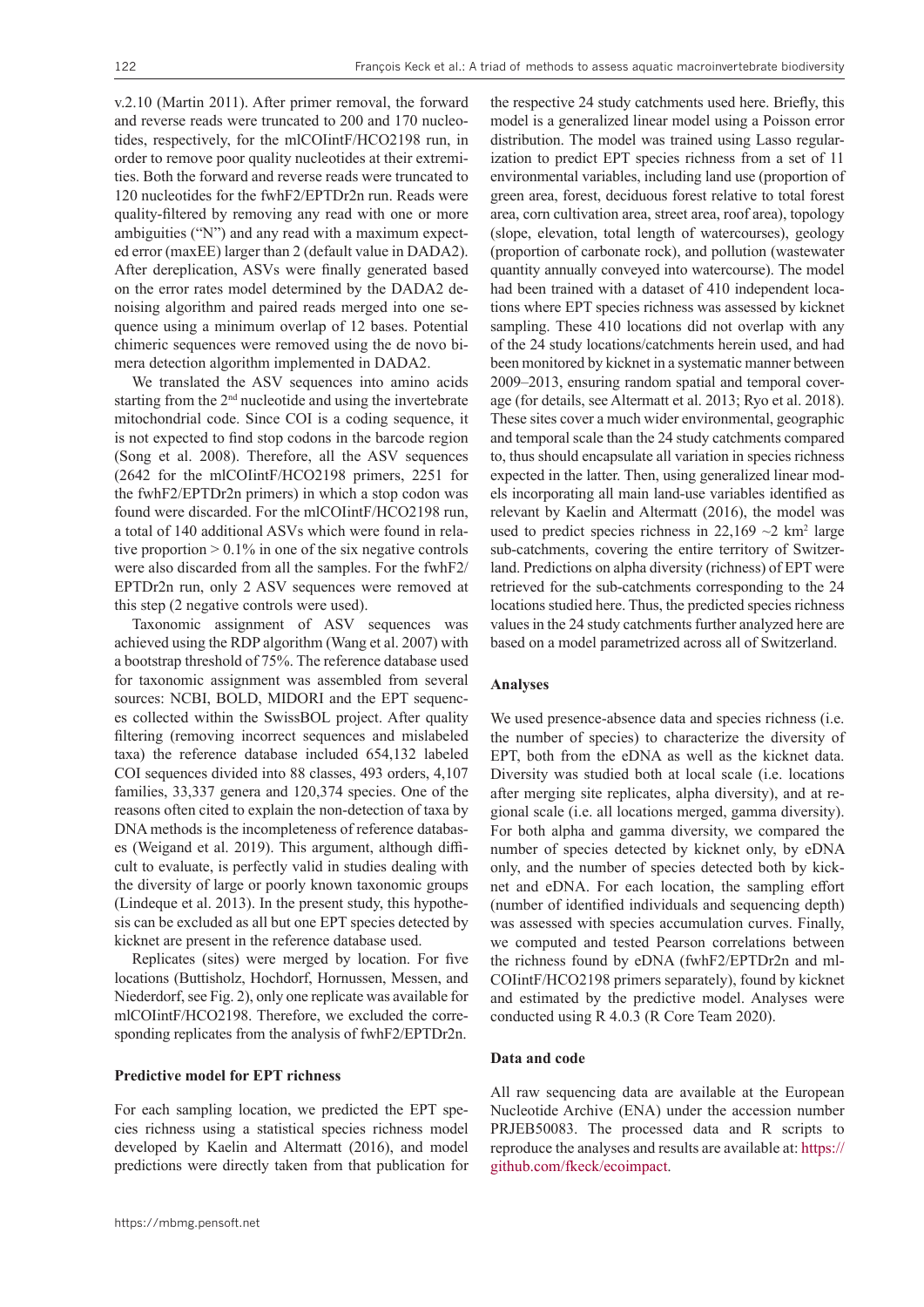# **Results**

Library sequencing generated 4,638,809 sequences (ml-COIintF/HCO2198 primers) and 8,008,677 sequences (fwhF2/EPTDr2n primers). For sequences amplified using the mlCOIintF/HCO2198 primers, the pre-processed and quality-filtered data consists of 3,110,057 reads divided in 13,797 ASVs. For sequences amplified using the fwhF2/ EPTDr2n primers, the pre-processed and quality-filtered data consists of 4,779,863 reads divided in 2,665 ASVs.

For the mlCOIintF/HCO2198 primers, taxonomic assignment failed for a significant number of ASVs for which identification was not possible, even at the highest taxonomic ranks (87% of unclassified Eukaryota). Assigned reads are dominated by insects (Diptera, Coleoptera and unclassified Insecta), Clitellata, Chromadorea and unclassified arthropods. The orders of interest (EPT) only represent a small proportion of assigned ASVs (7%), with 32 Ephemeroptera, 17 Plecoptera and 34 Trichoptera taxa detected. The relative proportion of EPT is even less important when accounting for the number of reads. In total, the EPT groups represent 3.1% of the assigned reads. In contrast, the fwhF2/EPTDr2n primers performed better with a lower proportion of unidentified Eukaryota (47.9%). Targeted orders were also more represented with 63 ASVs identified as Ephemeroptera, 37 as Plecoptera, and 42 as Trichoptera taxa, representing 10% of the assigned ASVs (8.6% of the assigned reads). The sampling depth (number of reads identified as EPT) was highly variable among locations (ranging from 7 at Aadorf with mlCOIintF/ HCO2198 to 109,956 at Zullwil with fwhF2/EPTDr2n). The absolute number of reads identified as EPT was 10 to

100 times higher with the fwhF2/EPTDr2n primers than with the mlCOIintF/HCO2198 primers (Suppl. material 1: Figs S1, S2). In one location (Hornussen) none of the tested primers could detect EPT taxa. However, all the species accumulation curves seem to reach a plateau in the other locations (Suppl. material 1: Figs S1, S2). This was not the case with the kicknet data (Suppl. material 1: Fig. S3).

Across all sites (i.e., gamma diversity), kicknet was the method that detected the highest number of different EPT taxa (64), followed by eDNA amplified with the fwhF2/ EPTDr2n primers (44 taxa). Results of the regional EPT species richness (across all locations) are shown on Fig. 3 (see also Suppl. material 2: Table S4). Environmental DNA amplified by the mlCOIintF/HCO2198 primers detected only 28 taxa across all sites. In total, 16 taxa were detected by the three methods, many being known to be common taxa in Switzerland (e.g. *Baetis rhodani*, *Paraleptophlebia submarginata*, see Suppl. material 1). We found a better congruence between the fwhF2/EPTDr2n primers and the kicknet (32 common taxa) than between the mlCOIintF/ HCO2198 primers and the kicknet (21 common taxa), or between the two primers (21 common taxa).

The number of EPT taxa detected varied both across locations and methods (Fig. 4). Additionally, the mlCOIintF/ HCO2198 primers did not detect any EPT taxa in three other locations (Buttisholz, Knonau and Rothenthurm). Some locations showed particularly poor diversity (e.g. Colombey, Val de Ruz), while others exhibited a high EPT richness (e.g. Rothenthurm when assessed with the fwhF2/ EPTDr2n primers). Overall, alpha diversity (local species richness) was higher with kicknet (mean = 19.6, sd = 6.5) than with eDNA amplified with mlCOIintF/HCO2198 primers (mean =  $4.37$ , sd =  $3.85$ ) or fwhF2/EPTDr2n



Figure 3. Regional EPT species richness (diversity across all sampling locations) detected by eDNA (mlCOIintF/HCO2198 and fwhF2/EPTDr2n primers) and kicknet method in comparison to total EPT richness known from Switzerland and the subset of species included in the molecular reference database. Horizontal bars show the total number of species in each set. The vertical bars show the number of species in each intersection between sets.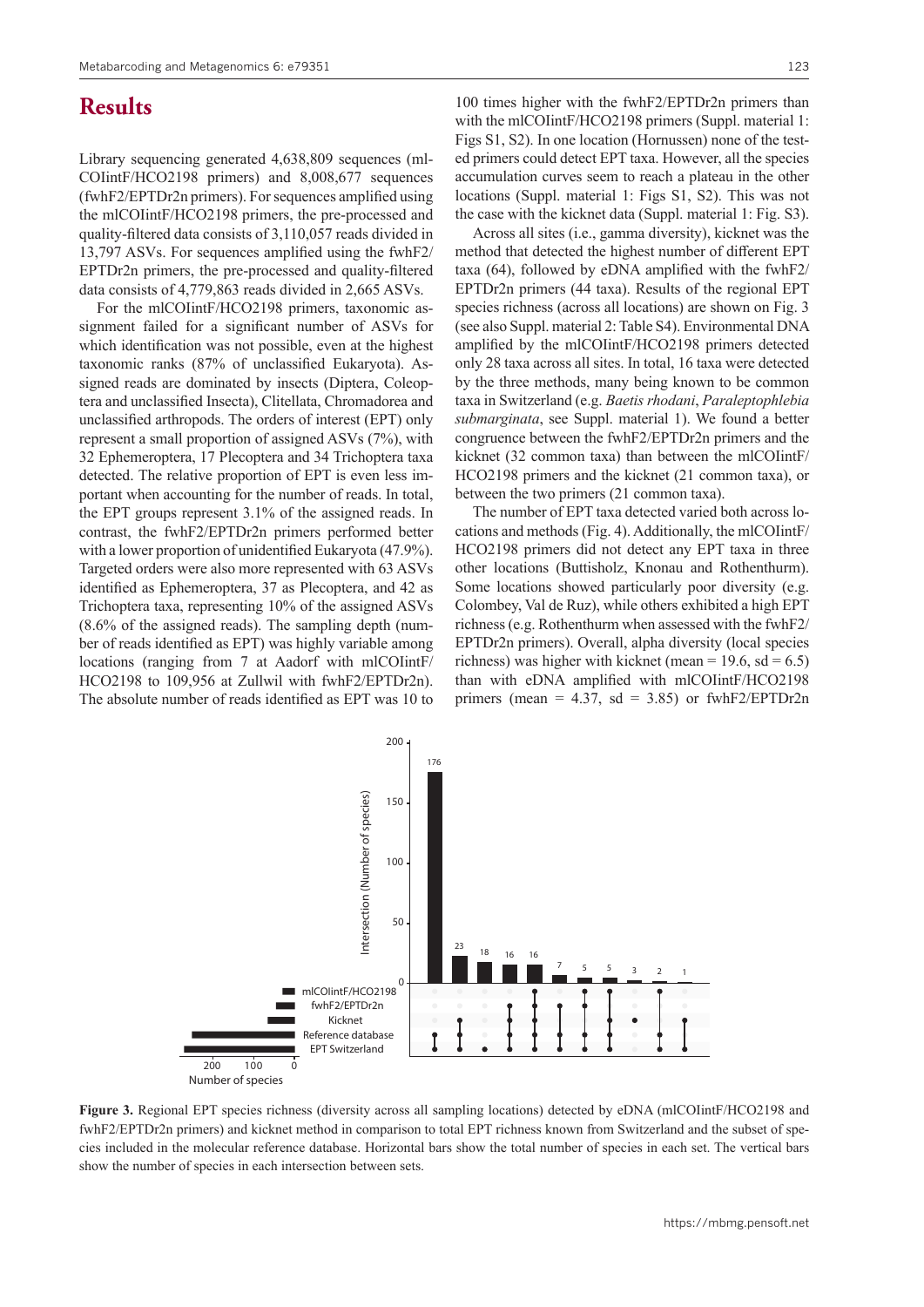

**Figure 4.** Number of EPT taxa detected in each location by eDNA (mlCOIintF/HCO2198 and fwhF2/EPTDr2n primers) and kicknet methods. The total number of taxa detected is divided in three fractions (in green the taxa detected by the two methods, in orange the taxa detected by eDNA only, and in blue the taxa detected by kicknet only, respectively).

primers (mean = 7,  $sd = 7.88$ ). The mean richness detected by the fwhF2/EPTDr2n primers was not significantly higher than the mean richness detected by the mlCOIintF/ HCO2198 primers (paired t-test,  $t = -1.48$ , p-value = 0.15).

Some taxa commonly detected by kicknet sampling were never or rarely detected by eDNA (Fig. 5). For example, this is the case for *Alainites muticus*, *Centroptilum luteolum*, *Habrophlebia lauta* or the genus *Hydropsyche*. In contrast, the very common species *Baetis rhodani* was well detected by both approaches. There is no common species detected systematically by eDNA that is not detected by the traditional sampling. However, a few species were detected only by eDNA in a few streams (e.g. *Glyphotaelius pellucidus*, *Nemurella pictetii*, and the *Hydroptila*-complex).

We found the correlation between the richness estimates provided by the different methods to be remarkably low (Fig. 6). The highest correlation (rho =  $0.44$ ,  $p$ -value = 0.03) was found between the predictive model and eDNA amplified with the fwhF2/EPTDr2n primers. Correlations between the kicknet method and the predictive model (rho =  $0.3$ , p-value =  $0.16$ ) and between the kicknet method and the fwhF2/EPTDr2n primers (rho  $= 0.27$ , p-value  $= 0.2$ ) were not significant. The correlations between the mlCOIintF/HCO2198 primers and the other approaches were close to zero and non-significant (Fig. 6). Merging the primers did not improve the correlations between the richness found by eDNA and the other methods (Suppl. material 1: Fig. S4).

### **Discussion**

The species richness of EPT can be assessed through direct collection of targeted organisms using kicknet sampling (e.g. Brua et al. 2011), through indirect evidence of their presence using environmental DNA (e.g. Mächler et al. 2019), or through extrapolations from species richness models (e.g. Altermatt et al. 2013; Kaelin and Altermatt 2016). Our goal here was to evaluate the ability of this triad of methods to estimate and characterize the species richness of EPT in streams, and to investigate their differences. Overall, we report large discrepancies and relatively poor correlation among the tested methods, likely reflecting their fundamental differences and respective biases, and possibly highlighting how they can complement each other to provide a comprehensive picture of the EPT diversity in rivers.

The study of diversity on a regional scale (gamma diversity) shows the ability of environmental DNA to detect many taxa also identified by the traditional kicknet method. This result is in line with previous studies that reported several EPT taxa detected by both methods (Mächler et al. 2019; Seymour et al. 2021). However, a significant number of taxa known to be present in these rivers (according to the kicknet sampling) could not be detected by either the mlCOIintF/HCO2198 or fwhF2/EPTDr2n primers. In total, 23 EPT species were detected by kicknet and were not detected by either primer set. The large number of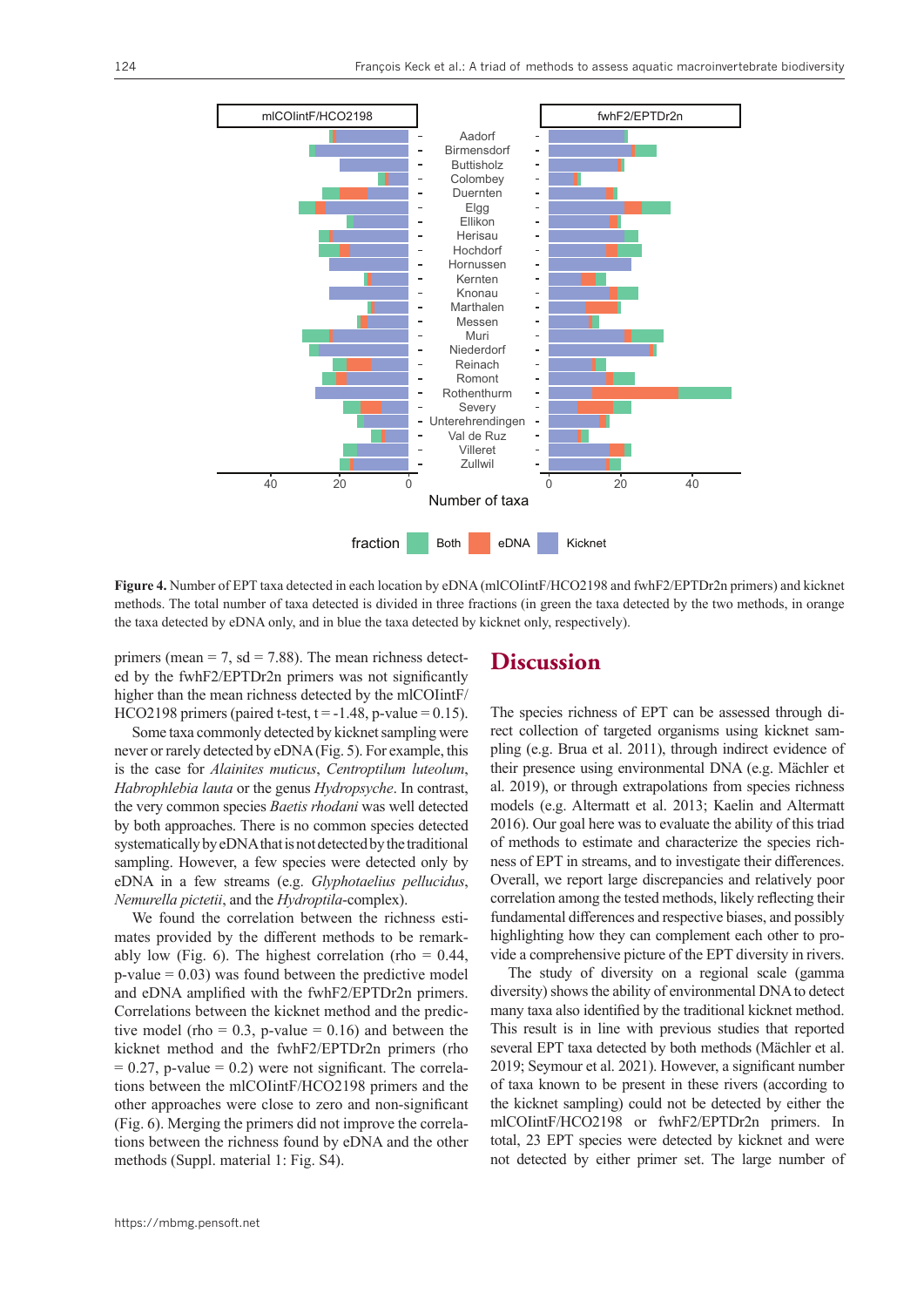

**Figure 5.** Number of streams where each EPT taxon was detected by eDNA (mlCOIintF/HCO2198 and fwhF2/EPTDr2n primers) and kicknet methods. The total number of locations is divided in three fractions (in green the locations where the taxon was detected by the two methods, in orange the locations where the taxon was detected by eDNA only, and in blue by kicknet only, respectively). For clarity, only the taxa detected more than once (all streams and methods combined) are shown.

taxa detected only by the kicknet method should not mask the existence of several taxa that were detected only by their DNA. This result highlights the fact that DNA can provide real added value to traditional sampling techniques (Sweeney et al. 2011). The presence of these taxa can be explained on the one hand by the integrative aspect of environmental DNA, which reflects diversity on a larger scale via transport of DNA from upstream to downstream of

the watershed (Deiner and Altermatt 2014), and on the other hand by the capacity of DNA to identify species that are sometimes difficult to collect or identify using morphological criteria (Haase et al. 2006; Stribling et al. 2008). The noncongruence between kicknet and the eDNA methods is even more pronounced when results are assessed at local scale (alpha diversity). This result is not surprising, as pooling species information from multiple locations together across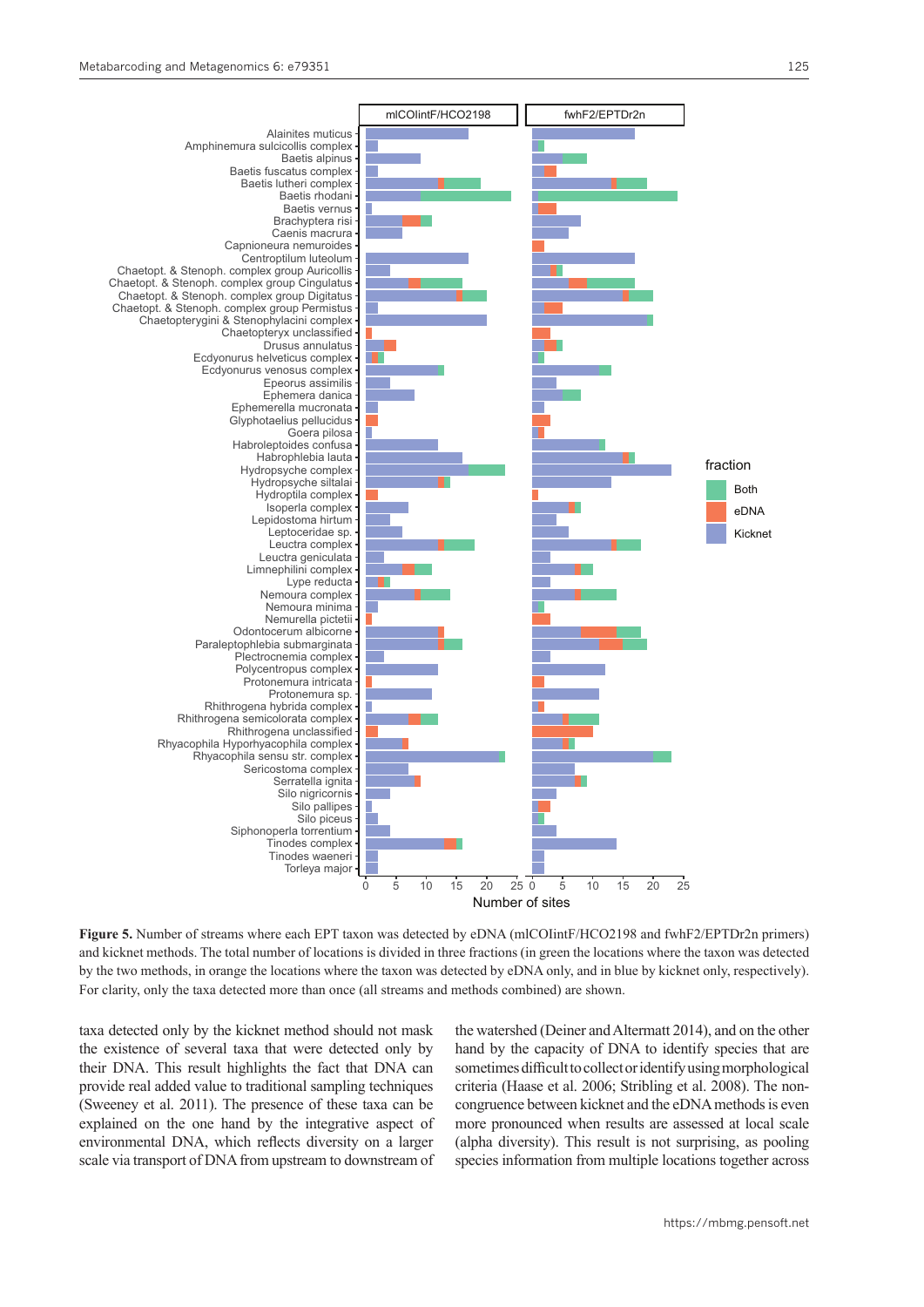

**Figure 6.** Relationships between the EPT richness estimates provided by the four investigated methods. The diagonal panels show the density estimate of EPT richness for each method. For each combination of methods, panels located in the lower triangle show the scatterplot of the EPT richness estimated by each method (x- and y-axis) with linear regression (red lines). Panels located in the upper triangle provides the Pearson correlation values between each method (asterisk indicates p-value < 0.05).

a region is likely to increase the set of species detected by both methods. It has been, however, a common practice in metabarcoding studies to perform comparisons at a regional level (i.e. gamma diversity), which probably contributed to a misleading idea that eDNA and traditional methods are generally congruent. A recent meta-analysis showed, on the contrary, the low congruence between species list generated by eDNA metabarcoding and traditional methods for macroinvertebrates (Keck et al. 2022). Thus, while richness reported may be similar, the identity of taxa found by each method can substantially differ.

The low congruence between the species detected by eDNA and kicknet can be explained by the numerous biases that can influence species detection probabilities at every step of data collection. For eDNA this can be caused by the complex dynamics of DNA in the environment (release rate by the organisms, degradation and dilution), manipulation of the DNA in the lab (conservation, extraction, PCR-amplification, sequencing), and the bioinformatics processing (Deiner et al. 2017). For the traditional methods, possible biases may concern sampling representativity (Larras and Usseglio-Polatera 2020) and taxonomic identification, including both errors and lack of precision (Stribling et al. 2008). However, the respective role of these factors remains difficult to disentangle and to estimate. It should also be noted that the choice of the primers and the barcode region to be amplified seems to play a significant role in the estimated EPT richness and the congruence between eDNA and kicknet. Overall, as we hypothesized, we found that fwhF2/EPTDr2n primers detected more EPT taxa than the mlCOIintF/HCO2198 primers. It appears that the majority of taxa detected by the mlCOIintF/HCO2198 primers were nested within the pool of taxa detected by the fwhF2/ EPTDr2n primers, which is not surprising given that they are both amplifying a region of the same marker (COI). Hence our results confirm that for a group of organisms like the EPT, primer performance changes the detection rate on the exact same extracted eDNA sample (Corse et al. 2019; Leese et al. 2021). The fwhF2/EPTDr2n and mlCOIintF/ HCO2198 are located in the same COI region (fwhF2/ EPTDr2n is entirely nested within mlCOIintF/HCO2198) but the fwhF2/EPTDr2n primers do have a higher target to non-target ratio for EPT compared to mlCOIintF/HCO2198 primers (see Leese et al. 2021 for results and discussion for all benthic macroinvertebrates). It is also important to mention that the fwhF2/EPTDr2n primers were developed and validated on rivers in Germany, in a context that is geographically and ecologically much closer to Swiss rivers than the mlCOIintF/HCO2198 primers. However, the fact that the more specific primers outperformed the less specific ones raises another important question: how many EPT species could not be correctly detected by the fwhF2/ EPTDr2n primers because of their lack of specificity? It should be remembered that these primers, although more specific than the mlCOIintF/HCO2198 primers, cover a paraphyletic and very large group of organisms (basically, all insects, of which EPT make only a small percentage). A possible strategy to overcome this problem is to combine different primers (Corse et al. 2019; Hajibabaei et al. 2019). Therefore, gains in the number of species detected by eDNA could be expected by using markers and primers specific to these three polyphyletic groups.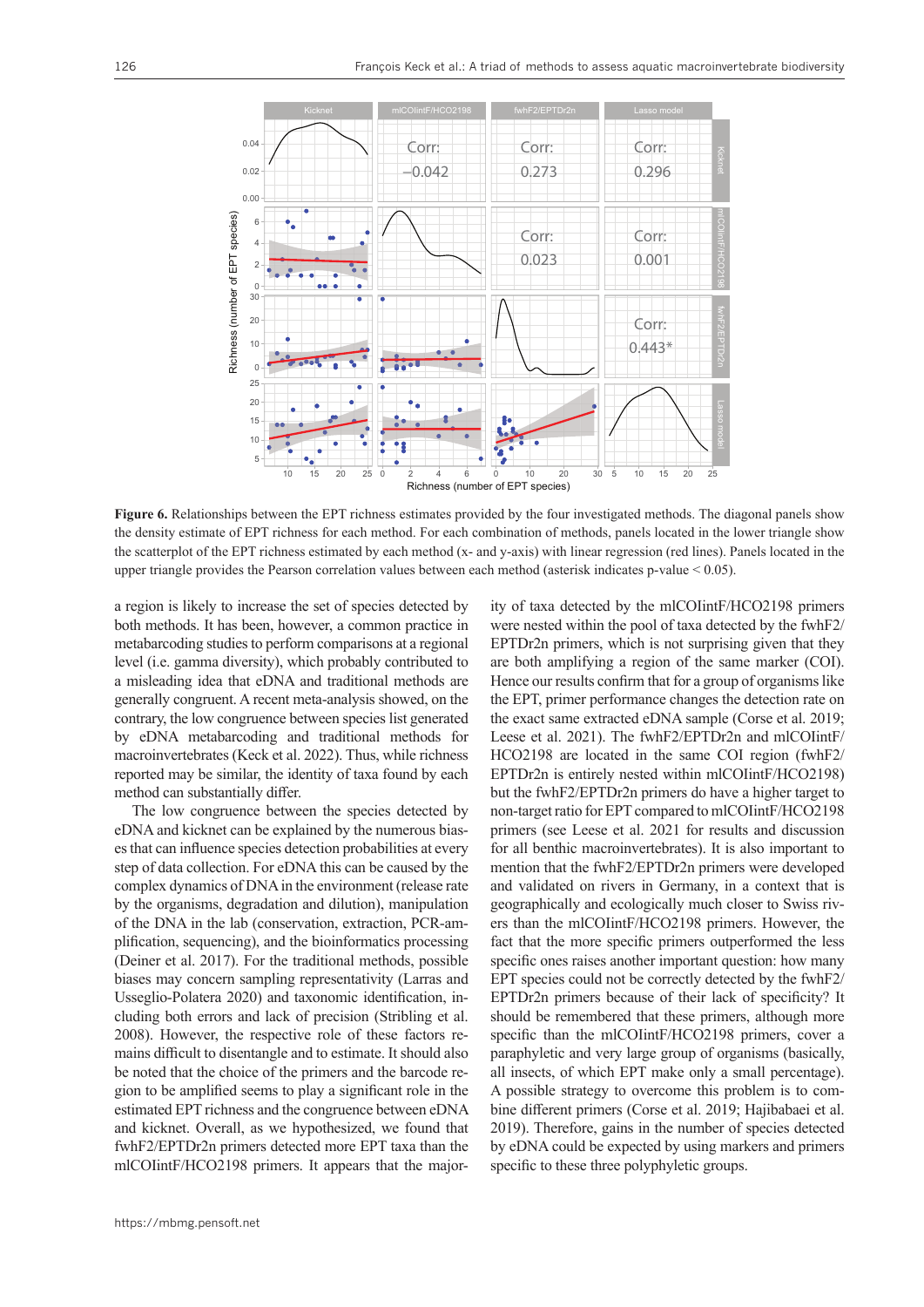The main goal of our study, namely to use independent model predictions from a species richness model (Kaelin and Altermatt 2016) to evaluate the accuracy of kicknet vs. eDNA approaches through a third, independent approach was only partially successful: indeed, the triad of approaches gave a triad of partially congruent and partially complementary results. As we hypothesized, we observed a positive correlation between the richness measures estimated by the three different methods (kicknet, eDNA and model predictions). However, the observed correlation values are overall low. The low correlations reported between the diversity measures estimated by eDNA and kicknet are likely to be related to the methodological biases and the intrinsic differences of these two approaches, as discussed above, as well as the relatively low number of sites included (24 sites). In addition, our results are likely impacted by the limited ability of the statistical richness model to meet real world expectations. Although this model has been trained on a large data set, its predictive ability may be limited by its design, by the number, nature and quality of the variables used to make predictions, and by the stochasticity of the system (Norberg et al. 2019). We also note that the data used to train the predictive model are only based on kicknet samples. That is, there may be an inherent part of diversity only detectable by eDNA that cannot be assessed by the kicknet method (see e.g. Macher et al. 2018; Mächler et al. 2019), which would thus also not be covered by the model, as a model cannot do prediction outside the range of the training dataset. However, although eDNA generally finds greater diversity compared to kicknet sampling (e.g. Seymour et al. 2021), we found here similar levels of diversity between the two methods, suggesting that the model trained on kicknet data may also fit eDNA-based data. In fact, the highest correlation was found between eDNA (fwhF2/EPTDr2n primers) and the predictive model. This relationship might be to some degree driven by the fact that both methods reflect diversity at catchment scale as eDNA integrates to some point EPT diversity at the catchment level (Deiner et al. 2016) and the model estimates EPT diversity from multiple variables, catchment-wise (Kaelin and Altermatt 2016). However, it is important to note that this correlation is strongly influenced by one single point (Fig. 6) and the same correlation computed using the Spearman method is lower (0.246) and non-significant (Suppl. material 1: Fig. S5). However, we do not have any indications that this sampling point is not valid. Thus, it should be considered as a valid datapoint, and not be removed as an outlier.

In conclusion, our results suggest that the three approaches investigated here can give different results about the species richness and the species composition of EPT communities. These differences are likely due to the respective biases of each method, but also to the different scales that they integrate. Kicknet sampling is carried out at one point and captures the organisms physically present at that location. In contrast, models typically provide estimates of macroinvertebrate diversity on a regular grid or at catchment level

(Ferrier and Guisan 2006). Finally, environmental DNA is sampled at one point but has the characteristic of being transported from upstream to downstream, thus integrating diversity at the catchment scale (Deiner and Altermatt 2014; Deiner et al. 2016). Therefore, although a certain degree of congruence is expected between the estimates produced by these methods, their different nature (observation vs. modelling) and the scales they incorporate can produce variable results, as shown here. Importantly, new frameworks integrating hydrological transport dynamics of eDNA allow to derive higher resolution diversity predictions and may act as a bridge between these methods (Carraro et al. 2020), yet have hitherto only been applied to catchments/scales larger than studied here. More efforts are needed to understand the reason why we observe such differences and additional work is needed to improve compatibility and comparability between them. However the achievable congruence between these approaches is currently limited as each comes with its own specificities, strengths and weaknesses. On the one hand, morphological identification and modeling could benefit from new developments in terms of automated taxonomic identification by machine learning algorithms (Schneider et al. 2022) and by the improvement of species distribution and richness modeling tools (Ovaskainen et al. 2017). On the other hand, analysis of eDNA for macroinvertebrates has a great potential for advancement through further method development and research, yet inherently suffers from major drawbacks due to the paraphyletic origin of taxa considered and the difficulty in excluding non-target groups during genetic analysis. Here we showed that we could already improve correlation with the model by changing the priming sites and primer sequences used. Regardless, until these technical and methodological challenges are solved, the three methods provide different perspectives on biological diversity and can be used together to provide a more complete measure of species richness to make informed decisions related to management and conservation of aquatic ecosystems.

### **Acknowledgements**

We thank Marta Reyes for help during field work, Francis J. Burdon and Rik Eggen for comments on the project and coordination, and Pascal Stucki for sampling and identification of the EPT taxa. We thank three anonymous reviewers for their valuable and constructive comments. Genetic data used were generated at the Genetic Diversity Centre (GDC), ETH Zurich. This work has been funded by the Swiss Federal Office for the Environment (BAFU/ FOEN) and is part of the Eawag Ecoimpact initiative. Further funding is from The Swiss National Science Foundation (grant nr. 31003A\_173074), the University of Zurich Research Priority Programme in Global Change and Biodiversity (URPP GCB) to FA and the European Research Council (ERC) under the European Union's Horizon 2020 research and innovation programme (Grant agreement No. 852621) to KD.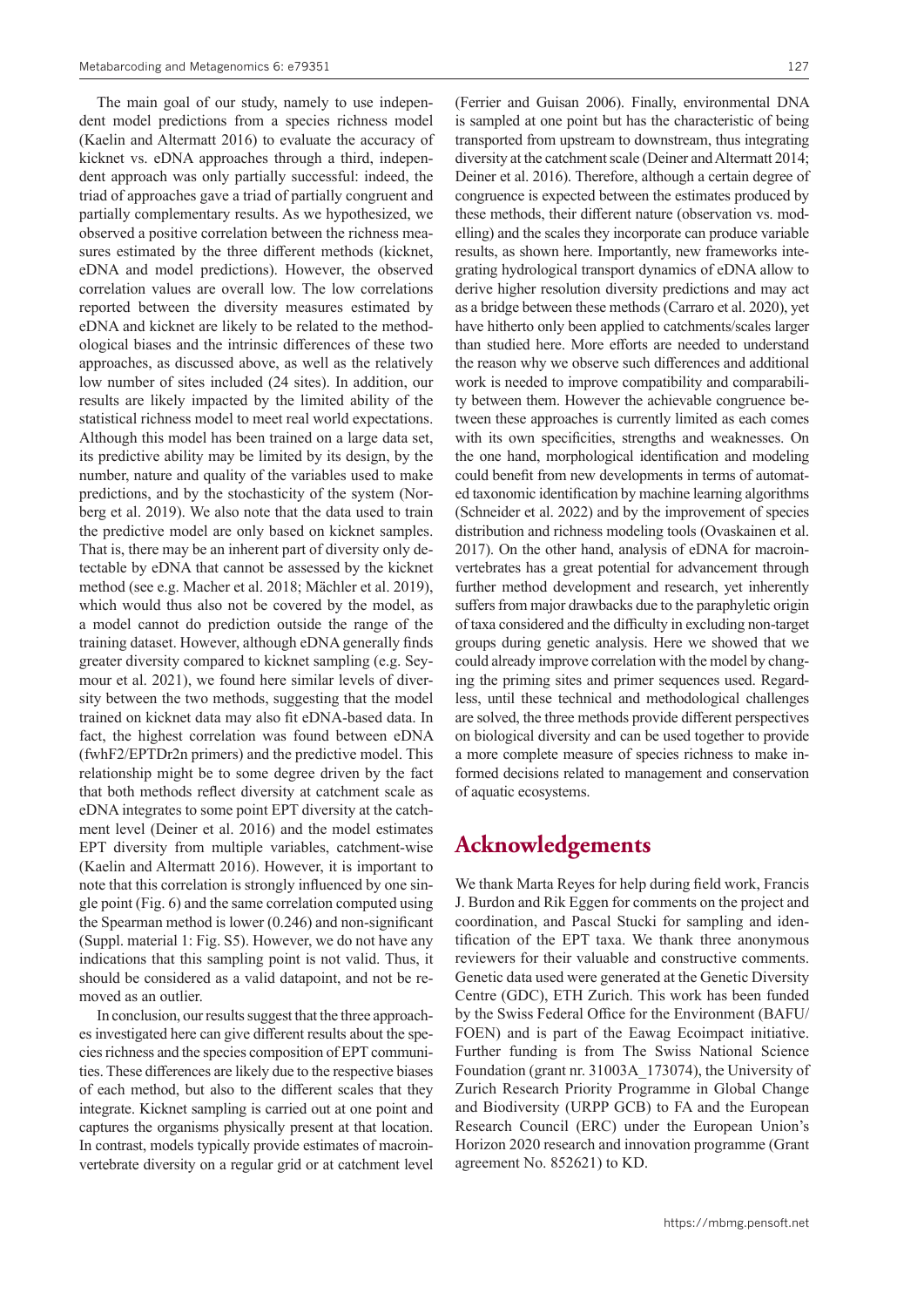# **References**

- Altermatt F, Seymour M, Martinez N (2013) River network properties shape  $\alpha$ -diversity and community similarity patterns of aquatic insect communities across major drainage basins. Journal of Biogeography 40(12): 2249–2260. <https://doi.org/10.1111/jbi.12178>
- Altermatt F, Little CJ, Mächler E, Wang S, Zhang X, Blackman RC (2020) Uncovering the complete biodiversity structure in spatial networks: The example of riverine systems. Oikos 129(5): 607–618. <https://doi.org/10.1111/oik.06806>
- Anderson MJ (2008) Animal-sediment relationships re-visited: Characterising species' distributions along an environmental gradient using canonical analysis and quantile regression splines. Journal of Experimental Marine Biology and Ecology 366(1–2): 16–27. <https://doi.org/10.1016/j.jembe.2008.07.006>
- Barbour MT, Gerritsen J, Snyder BD, Stribling JB (1999) Rapid Bioassessment Protocols for Use in Streams and Wadeable Rivers: Periphyton, Benthic Macroinvertebrates, and Fish. U.S. Environmental Protection Agency, Washington, D.C., 339 pp.
- Brua RB, Culp JM, Benoy GA (2011) Comparison of benthic macroinvertebrate communities by two methods: Kick- and U-net sampling. Hydrobiologia 658(1): 293–302. [https://doi.org/10.1007/](https://doi.org/10.1007/s10750-010-0499-x) [s10750-010-0499-x](https://doi.org/10.1007/s10750-010-0499-x)
- Burdon FJ, Munz NA, Reyes M, Focks A, Joss A, Räsänen K, Altermatt F, Eggen RIL, Stamm C (2019) Agriculture versus wastewater pollution as drivers of macroinvertebrate community structure in streams. The Science of the Total Environment 659: 1256–1265. <https://doi.org/10.1016/j.scitotenv.2018.12.372>
- Callahan BJ, McMurdie PJ, Rosen MJ, Han AW, Johnson AJA, Holmes SP (2016) DADA2: High-resolution sample inference from Illumina amplicon data. Nature Methods 13(7): 581–583. [https://doi.](https://doi.org/10.1038/nmeth.3869) [org/10.1038/nmeth.3869](https://doi.org/10.1038/nmeth.3869)
- Cardinale BJ, Duffy JE, Gonzalez A, Hooper DU, Perrings C, Venail P, Narwani A, Mace GM, Tilman D, Wardle DA, Kinzig AP, Daily GC, Loreau M, Grace JB, Larigauderie A, Srivastava DS, Naeem S (2012) Biodiversity loss and its impact on humanity. Nature 486(7401): 59–67. <https://doi.org/10.1038/nature11148>
- Carraro L, Mächler E, Wüthrich R, Altermatt F (2020) Environmental DNA allows upscaling spatial patterns of biodiversity in freshwater ecosystems. Nature Communications 11(1): e3585. [https://doi.](https://doi.org/10.1038/s41467-020-17337-8) [org/10.1038/s41467-020-17337-8](https://doi.org/10.1038/s41467-020-17337-8)
- Chapin FS III, Zavaleta ES, Eviner VT, Naylor RL, Vitousek PM, Reynolds HL, Hooper DU, Lavorel S, Sala OE, Hobbie SE, Mack MC, Díaz S (2000) Consequences of changing biodiversity. Nature 405(6783): 234–242. <https://doi.org/10.1038/35012241>
- Corse E, Tougard C, Archambaud-Suard G, Agnèse J-F, Messu Mandeng FD, Bilong Bilong CF, Duneau D, Zinger L, Chappaz R, Xu CCY, Meglécz E, Dubut V (2019) One-locus-several-primers: A strategy to improve the taxonomic and haplotypic coverage in diet metabarcoding studies. Ecology and Evolution 9(8): 4603–4620. <https://doi.org/10.1002/ece3.5063>
- Deiner K, Altermatt F (2014) Transport Distance of Invertebrate Environmental DNA in a Natural River. PLoS ONE 9(2): e88786. <https://doi.org/10.1371/journal.pone.0088786>
- Deiner K, Walser J-C, Mächler E, Altermatt F (2015) Choice of capture and extraction methods affect detection of freshwater biodiversity from environmental DNA. Biological Conservation 183: 53–63. <https://doi.org/10.1016/j.biocon.2014.11.018>
- Deiner K, Fronhofer EA, Mächler E, Walser J-C, Altermatt F (2016) Environmental DNA reveals that rivers are conveyer belts of biodiversity information. Nature Communications 7(1): e12544. <https://doi.org/10.1038/ncomms12544>
- Deiner K, Bik HM, Mächler E, Seymour M, Lacoursière‐Roussel A, Altermatt F, Creer S, Bista I, Lodge DM, de Vere N, Pfrender ME, Bernatchez L (2017) Environmental DNA metabarcoding: Transforming how we survey animal and plant communities. Molecular Ecology 26(21): 5872–5895. <https://doi.org/10.1111/mec.14350>
- Díaz S, Zafra-Calvo N, Purvis A, Verburg PH, Obura D, Leadley P, Chaplin-Kramer R, De Meester L, Dulloo E, Martín-López B, Shaw MR, Visconti P, Broadgate W, Bruford MW, Burgess ND, Cavender-Bares J, DeClerck F, Fernández-Palacios JM, Garibaldi LA, Hill SLL, Isbell F, Khoury CK, Krug CB, Liu J, Maron M, McGowan PJK, Pereira HM, Reyes-García V, Rocha J, Rondinini C, Shannon L, Shin Y-J, Snelgrove PVR, Spehn EM, Strassburg B, Subramanian SM, Tewksbury JJ, Watson JEM, Zanne AE (2020) Set ambitious goals for biodiversity and sustainability. Science 370(6515): 411– 413.<https://doi.org/10.1126/science.abe1530>
- Edvardsen A, Økland RH (2006) Variation in plant species richness in and adjacent to 64 ponds in SE Norwegian agricultural landscapes. Aquatic Botany 85(2): 79–91. [https://doi.org/10.1016/j.](https://doi.org/10.1016/j.aquabot.2006.01.014) [aquabot.2006.01.014](https://doi.org/10.1016/j.aquabot.2006.01.014)
- Ferrier S, Guisan A (2006) Spatial modelling of biodiversity at the community level. Journal of Applied Ecology 43(3): 393–404. <https://doi.org/10.1111/j.1365-2664.2006.01149.x>
- Folmer O, Black M, Hoeh W, Lutz R, Vrijenhoek R (1994) DNA primers for amplification of mitochondrial cytochrome c oxidase subunit I from diverse metazoan invertebrates. Molecular Marine Biology and Biotechnology 3: 294–299.
- Growns JE, Chessman BC, Jackson JE, Ross DG (1997) Rapid Assessment of Australian Rivers Using Macroinvertebrates: Cost and Efficiency of 6 Methods of Sample Processing. Journal of the North American Benthological Society 16(3): 682–693.<https://doi.org/10.2307/1468153>
- Guisan A, Zimmermann NE (2000) Predictive habitat distribution models in ecology. Ecological Modelling 135(2–3): 147–186. [https://doi.](https://doi.org/10.1016/S0304-3800(00)00354-9) [org/10.1016/S0304-3800\(00\)00354-9](https://doi.org/10.1016/S0304-3800(00)00354-9)
- Haase P, Murray-Bligh J, Lohse S, Pauls S, Sundermann A, Gunn R, Clarke R (2006) Assessing the impact of errors in sorting and identifying macroinvertebrate samples. In: Furse MT, Hering D, Brabec K, Buffagni A, Sandin L, Verdonschot PFM (Eds) The Ecological Status of European Rivers: Evaluation and Intercalibration of Assessment Methods. Developments in Hydrobiology. Springer Netherlands, Dordrecht, 505–521. [https://doi.org/10.1007/978-1-4020-5493-8\\_34](https://doi.org/10.1007/978-1-4020-5493-8_34)
- Haase P, Pauls SU, Schindehütte K, Sundermann A (2010) First audit of macroinvertebrate samples from an EU Water Framework Directive monitoring program: Human error greatly lowers precision of assessment results. Journal of the North American Benthological Society 29(4): 1279–1291. <https://doi.org/10.1899/09-183.1>
- Hajibabaei M, Porter TM, Wright M, Rudar J (2019) COI metabarcoding primer choice affects richness and recovery of indicator taxa in freshwater systems. PLoS ONE 14(9): e0220953. [https://doi.](https://doi.org/10.1371/journal.pone.0220953) [org/10.1371/journal.pone.0220953](https://doi.org/10.1371/journal.pone.0220953)
- Hänfling B, Lawson Handley L, Read DS, Hahn C, Li J, Nichols P, Blackman RC, Oliver A, Winfield IJ (2016) Environmental DNA metabarcoding of lake fish communities reflects long-term data from established survey methods. Molecular Ecology 25(13): 3101–3119. <https://doi.org/10.1111/mec.13660>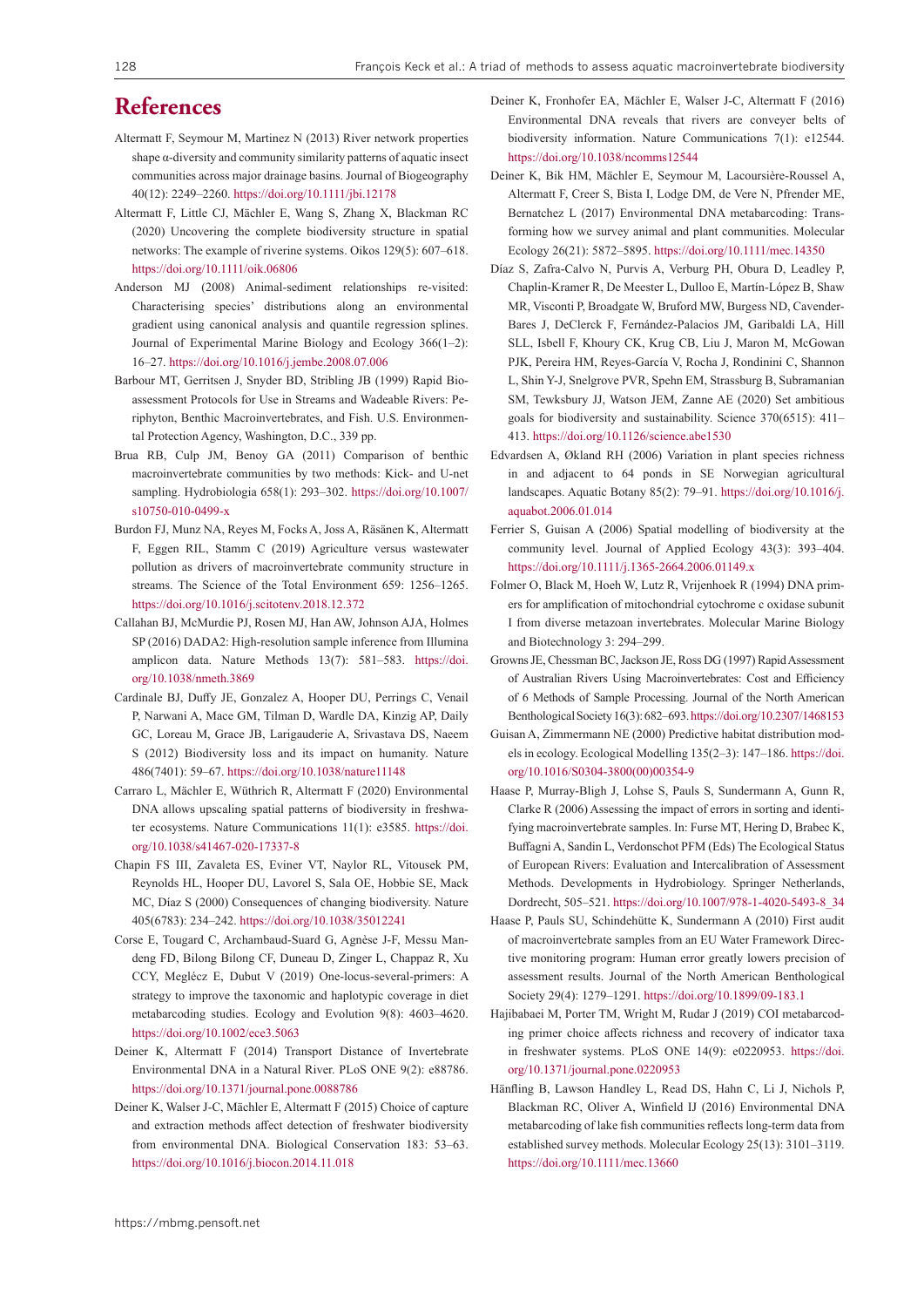- Hering D, Borja A, Jones JI, Pont D, Boets P, Bouchez A, Bruce K, Drakare S, Hänfling B, Kahlert M, Leese F, Meissner K, Mergen P, Reyjol Y, Segurado P, Vogler A, Kelly M (2018) Implementation options for DNA-based identification into ecological status assessment under the European Water Framework Directive. Water Research 138: 192–205. <https://doi.org/10.1016/j.watres.2018.03.003>
- Jones FC (2008) Taxonomic sufficiency: The influence of taxonomic resolution on freshwater bioassessments using benthic macroinvertebrates. Environmental Reviews 16: 45–69. [https://doi.org/10.1139/](https://doi.org/10.1139/A07-010) [A07-010](https://doi.org/10.1139/A07-010)
- Kaelin K, Altermatt F (2016) Landscape-level predictions of diversity in river networks reveal opposing patterns for different groups of macroinvertebrates. Aquatic Ecology 50(2): 283–295. [https://doi.](https://doi.org/10.1007/s10452-016-9576-1) [org/10.1007/s10452-016-9576-1](https://doi.org/10.1007/s10452-016-9576-1)
- Keck F, Blackman RC, Bossart R, Brantschen J, Couton M, Hürlemann S, Kirschner D, Locher N, Zhang H, Altermatt F (2022) Metaanalysis shows both congruence and complementarity of DNA and eDNA metabarcoding to traditional methods for biological community assessment. Molecular Ecology 31(6): 1820–1835. <https://doi.org/10.1111/mec.16364>
- Kunin WE, Harte J, He F, Hui C, Jobe RT, Ostling A, Polce C, Šizling A, Smith AB, Smith K, Smart SM, Storch D, Tjørve E, Ugland K-I, Ulrich W, Varma V (2018) Upscaling biodiversity: Estimating the species–area relationship from small samples. Ecological Monographs 88(2): 170–187.<https://doi.org/10.1002/ecm.1284>
- Kwon Y, Lee T, Lang A, Burnette D (2019) Assessment on latitudinal tree species richness using environmental factors in the southeastern United States. PeerJ 7: e6781.<https://doi.org/10.7717/peerj.6781>
- Larras F, Usseglio-Polatera P (2020) Heterogeneity in macroinvertebrate sampling strategy introduces variability in community characterization and stream trait-based biomonitoring: Influence of sampling effort and habitat selection criteria. Ecological Indicators 119: 106758.<https://doi.org/10.1016/j.ecolind.2020.106758>
- Leese F, Altermatt F, Bouchez A, Ekrem T, Hering D, Meissner K, Mergen P, Pawlowski J, Piggott J, Rimet F, Steinke D, Taberlet P, Weigand A, Abarenkov K, Beja P, Bervoets L, Björnsdóttir S, Boets P, Boggero A, Bones A, Borja Á, Bruce K, Bursić V, Carlsson J, Čiampor F, Čiamporová-Zatovičová Z, Coissac E, Costa F, Costache M, Creer S, Csabai Z, Deiner K, DelValls Á, Drakare S, Duarte S, Eleršek T, Fazi S, Fišer C, Flot J-F, Fonseca V, Fontaneto D, Grabowski M, Graf W, Guðbrandsson J, Hellström M, Hershkovitz Y, Hollingsworth P, Japoshvili B, Jones J, Kahlert M, Stroil BK, Kasapidis P, Kelly M, Kelly-Quinn M, Keskin E, Kõljalg U, Ljubešić Z, Maček I, Mächler E, Mahon A, Marečková M, Mejdandzic M, Mircheva G, Montagna M, Moritz C, Mulk V, Naumoski A, Navodaru I, Padisák J, Pálsson S, Panksep K, Penev L, Petrusek A, Pfannkuchen M, Primmer C, Rinkevich B, Rotter A, Schmidt-Kloiber A, Segurado P, Speksnijder A, Stoev P, Strand M, Šulčius S, Sundberg P, Traugott M, Tsigenopoulos C, Turon X, Valentini A, van der Hoorn B, Várbíró G, Hadjilyra MV, Viguri J, Vitonytė I, Vogler A, Vrålstad T, Wägele W, Wenne R, Winding A, Woodward G, Zegura B, Zimmermann J (2016) DNAqua-Net: Developing new genetic tools for bioassessment and monitoring of aquatic ecosystems in Europe. Research Ideas and Outcomes 2: e11321. <https://doi.org/10.3897/rio.2.e11321>
- Leese F, Sander M, Buchner D, Elbrecht V, Haase P, Zizka VMA (2021) Improved freshwater macroinvertebrate detection from environmental DNA through minimized nontarget amplification. Environmental DNA 3(1): 261–276. <https://doi.org/10.1002/edn3.177>
- Lehmann A, Leathwick JR, Overton JMC (2002) Assessing New Zealand fern diversity from spatial predictions of species assemblages. Biodiversity and Conservation 11(12): 2217–2238. [https://doi.](https://doi.org/10.1023/A:1021398729516) [org/10.1023/A:1021398729516](https://doi.org/10.1023/A:1021398729516)
- Leray M, Yang JY, Meyer CP, Mills SC, Agudelo N, Ranwez V, Boehm JT, Machida RJ (2013) A new versatile primer set targeting a short fragment of the mitochondrial COI region for metabarcoding metazoan diversity: Application for characterizing coral reef fish gut contents. Frontiers in Zoology 10(1): e34.<https://doi.org/10.1186/1742-9994-10-34>
- Lindenmayer DB, Likens GE (2010) The science and application of ecological monitoring. Biological Conservation 143(6): 1317–1328. <https://doi.org/10.1016/j.biocon.2010.02.013>
- Lindeque PK, Parry HE, Harmer RA, Somerfield PJ, Atkinson A (2013) Next Generation Sequencing Reveals the Hidden Diversity of Zooplankton Assemblages. PLoS ONE 8(11): e81327. [https://doi.](https://doi.org/10.1371/journal.pone.0081327) [org/10.1371/journal.pone.0081327](https://doi.org/10.1371/journal.pone.0081327)
- Lobo JM, Jay-Robert P, Lumaret J-P (2004) Modelling the species richness distribution for French Aphodiidae (Coleoptera, Scarabaeoidea). Ecography 27(2): 145–156. [https://doi.org/10.1111/j.0906-](https://doi.org/10.1111/j.0906-7590.2004.03609.x) [7590.2004.03609.x](https://doi.org/10.1111/j.0906-7590.2004.03609.x)
- Mace GM, Baillie JEM (2007) The 2010 Biodiversity Indicators: Challenges for Science and Policy. Conservation Biology 21(6): 1406–1413. <https://doi.org/10.1111/j.1523-1739.2007.00830.x>
- Macher J-N, Vivancos A, Piggott JJ, Centeno FC, Matthaei CD, Leese F (2018) Comparison of environmental DNA and bulk-sample metabarcoding using highly degenerate cytochrome c oxidase I primers. Molecular Ecology Resources 18(6): 1456–1468. [https://doi.](https://doi.org/10.1111/1755-0998.12940) [org/10.1111/1755-0998.12940](https://doi.org/10.1111/1755-0998.12940)
- Mächler E, Little CJ, Wüthrich R, Alther R, Fronhofer EA, Gounand I, Harvey E, Hürlemann S, Walser J-C, Altermatt F (2019) Assessing different components of diversity across a river network using eDNA. Environmental DNA 1(3): 290–301. <https://doi.org/10.1002/edn3.33>
- Mansfeldt C, Deiner K, Mächler E, Fenner K, Eggen RIL, Stamm C, Schönenberger U, Walser J-C, Altermatt F (2020) Microbial community shifts in streams receiving treated wastewater effluent. The Science of the Total Environment 709: e135727. [https://doi.](https://doi.org/10.1016/j.scitotenv.2019.135727) [org/10.1016/j.scitotenv.2019.135727](https://doi.org/10.1016/j.scitotenv.2019.135727)
- Martin M (2011) Cutadapt removes adapter sequences from high-throughput sequencing reads. EMBnet.Journal 17(1): 10–12. <https://doi.org/10.14806/ej.17.1.200>
- McElroy ME, Dressler TL, Titcomb GC, Wilson EA, Deiner K, Dudley TL, Eliason EJ, Evans NT, Gaines SD, Lafferty KD, Lamberti GA, Li Y, Lodge DM, Love MS, Mahon AR, Pfrender ME, Renshaw MA, Selkoe KA, Jerde CL (2020) Calibrating Environmental DNA Metabarcoding to Conventional Surveys for Measuring Fish Species Richness. Frontiers in Ecology and Evolution 8: e276. [https://doi.](https://doi.org/10.3389/fevo.2020.00276) [org/10.3389/fevo.2020.00276](https://doi.org/10.3389/fevo.2020.00276)
- McKee AM, Spear SF, Pierson TW (2015) The effect of dilution and the use of a post-extraction nucleic acid purification column on the accuracy, precision, and inhibition of environmental DNA samples. Biological Conservation 183: 70–76.<https://doi.org/10.1016/j.biocon.2014.11.031>
- Moraes MR, Ríos-Uzeda B, Moreno LR, Huanca-Huarachi G, Larrea-Alcázar D (2014) Using Potential Distribution Models for Patterns of Species Richness, Endemism, and Phytogeography of Palm Species in Bolivia. Tropical Conservation Science 7(1): 45-60. <https://doi.org/10.1177/194008291400700109>
- Nerbonne JF, Ward B, Ollila A, Williams M, Vondracek B (2008) Effect of sampling protocol and volunteer bias when sampling for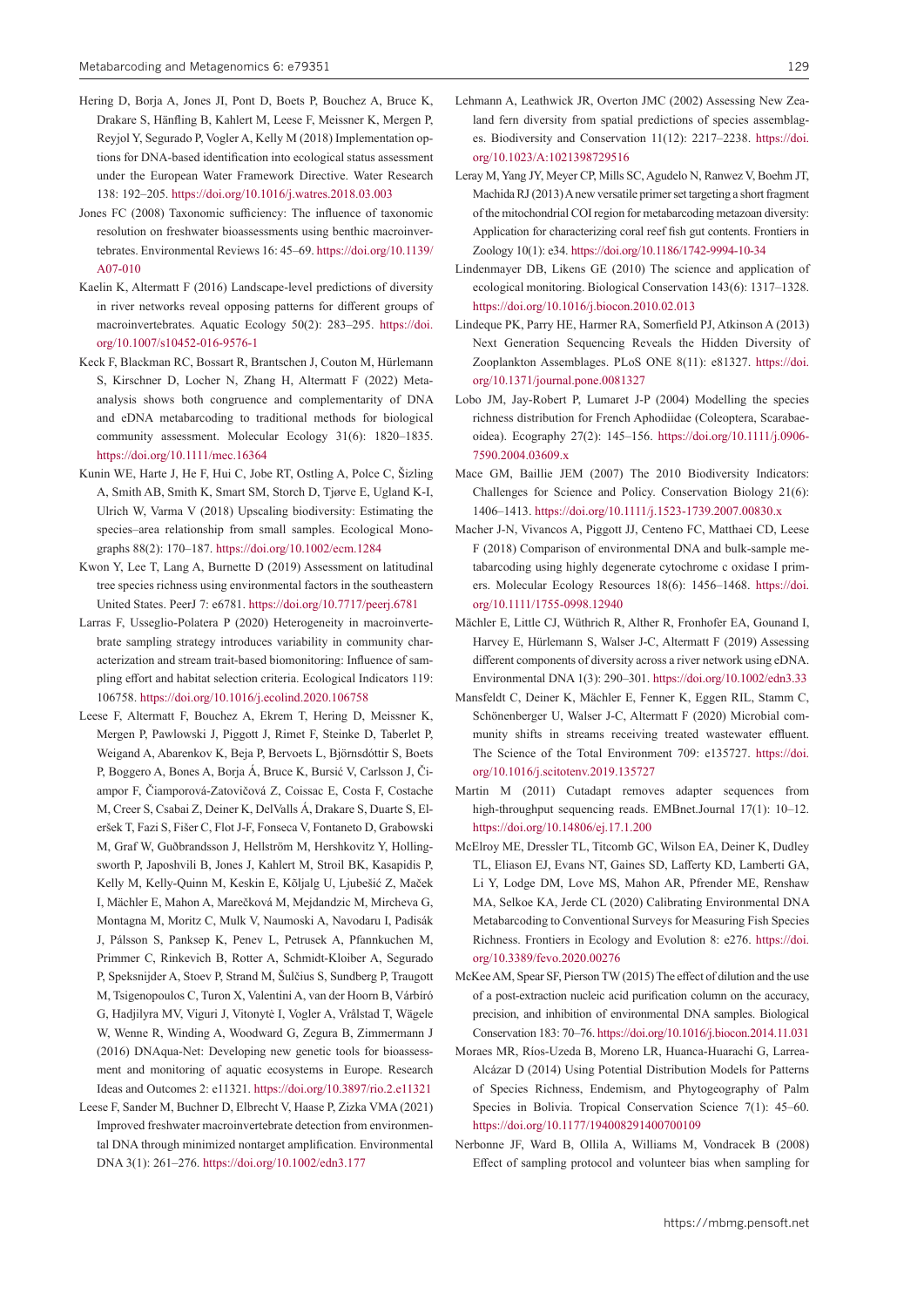macroinvertebrates. Journal of the North American Benthological Society 27(3): 640–646. <https://doi.org/10.1899/07-101.1>

- Norberg A, Abrego N, Blanchet FG, Adler FR, Anderson BJ, Anttila J, Araújo MB, Dallas T, Dunson D, Elith J, Foster SD, Fox R, Franklin J, Godsoe W, Guisan A, O'Hara B, Hill NA, Holt RD, Hui FKC, Husby M, Kålås JA, Lehikoinen A, Luoto M, Mod HK, Newell G, Renner I, Roslin T, Soininen J, Thuiller W, Vanhatalo J, Warton D, White M, Zimmermann NE, Gravel D, Ovaskainen O (2019) A comprehensive evaluation of predictive performance of 33 species distribution models at species and community levels. Ecological Monographs 89(3): e01370. <https://doi.org/10.1002/ecm.1370>
- Ovaskainen O, Tikhonov G, Norberg A, Blanchet FG, Duan L, Dunson D, Roslin T, Abrego N (2017) How to make more out of community data? A conceptual framework and its implementation as models and software. Ecology Letters 20(5): 561–576. [https://doi.org/10.1111/](https://doi.org/10.1111/ele.12757) [ele.12757](https://doi.org/10.1111/ele.12757)
- Pereira HM, Cooper DH (2006) Towards the global monitoring of biodiversity change. Trends in Ecology & Evolution 21(3): 123–129. <https://doi.org/10.1016/j.tree.2005.10.015>
- Petchey OL, Pontarp M, Massie TM, Kéfi S, Ozgul A, Weilenmann M, Palamara GM, Altermatt F, Matthews B, Levine JM, Childs DZ, McGill BJ, Schaepman ME, Schmid B, Spaak P, Beckerman AP, Pennekamp F, Pearse IS (2015) The ecological forecast horizon, and examples of its uses and determinants. Ecology Letters 18(7): 597–611. <https://doi.org/10.1111/ele.12443>
- Pont D, Rocle M, Valentini A, Civade R, Jean P, Maire A, Roset N, Schabuss M, Zornig H, Dejean T (2018) Environmental DNA reveals quantitative patterns of fish biodiversity in large rivers despite its downstream transportation. Scientific Reports 8(1): e10361. <https://doi.org/10.1038/s41598-018-28424-8>
- R Core Team (2020) R: A Language and Environment for Statistical Computing. R Foundation for Statistical Computing, Vienna, Austria. <https://www.R-project.org/>
- Rosenberg DM, Resh VH [Eds] (1993) Freshwater Biomonitoring and Benthic Macroinvertebrates. Springer, New York, 498 pp.
- Ryo M, Harvey E, Robinson CT, Altermatt F (2018) Nonlinear higher order abiotic interactions explain riverine biodiversity. Journal of Biogeography 45(3): 628–639. <https://doi.org/10.1111/jbi.13164>
- Schneider S, Taylor GW, Kremer SC, Burgess P, McGroarty J, Mitsui K, Zhuang A, deWaard JR, Fryxell JM (2022) Bulk arthropod abundance, biomass and diversity estimation using deep learning for computer vision. Methods in Ecology and Evolution 13(2): 346–357. <https://doi.org/10.1111/2041-210X.13769>
- Schouten MA, Verweij PA, Barendregt A, Kleukers RMJC, Kalkman VJ, de Ruiter PC (2009) Determinants of species richness patterns in the Netherlands across multiple taxonomic groups. Biodiversity and Conservation 18(1): 203–217. [https://doi.org/10.1007/s10531-](https://doi.org/10.1007/s10531-008-9467-4) [008-9467-4](https://doi.org/10.1007/s10531-008-9467-4)
- Seymour M, Edwards FK, Cosby BJ, Bista I, Scarlett PM, Brailsford FL, Glanville HC, de Bruyn M, Carvalho GR, Creer S (2021) Environmental DNA provides higher resolution assessment of riverine biodiversity and ecosystem function via spatio-temporal nestedness and turnover partitioning. Communications Biology 4(1): 1–12. <https://doi.org/10.1038/s42003-021-02031-2>
- Sommer JH, Kreft H, Kier G, Jetz W, Mutke J, Barthlott W (2010) Projected impacts of climate change on regional capacities for global plant species richness. Proceedings. Biological Sciences 277(1692): 2271–2280.<https://doi.org/10.1098/rspb.2010.0120>
- Song H, Buhay JE, Whiting MF, Crandall KA (2008) Many species in one: DNA barcoding overestimates the number of species when nuclear mitochondrial pseudogenes are coamplified. Proceedings of the National Academy of Sciences of the United States of America 105(36): 13486–13491. <https://doi.org/10.1073/pnas.0803076105>
- Stamm C, Räsänen K, Burdon FJ, Altermatt F, Jokela J, Joss A, Ackermann M, Eggen RIL (2016) Unravelling the Impacts of Micropollutants in Aquatic Ecosystems: Interdisciplinary Studies at the Interface of Large-Scale Ecology. In: Dumbrell AJ, Kordas RL, Woodward G (Eds) Advances in Ecological Research. Large-Scale Ecology: Model Systems to Global Perspectives. Academic Press, 183–223.<https://doi.org/10.1016/bs.aecr.2016.07.002>
- Stamm C, Burdon F, Fischer S, Kienle EC, Munz NA, Tlili A, Altermatt F, Behra R, Bürgmann H, Joss A, Räsänen K, Eggen RIL (2017) Einfluss von Mikroverunreinigungen. Aqua & Gas 6(17): 90–95.
- Stribling JB, Pavlik KL, Holdsworth SM, Leppo EW (2008) Data quality, performance, and uncertainty in taxonomic identification for biological assessments. Journal of the North American Benthological Society 27(4): 906–919. <https://doi.org/10.1899/07-175.1>
- Stucki P (2010) Methoden zur Untersuchung und Beurteilung der Fliessgewasser: Makrozoobenthos Stufe F. Umwelt-Vollzug 1026. BAFU, Bern, 61 pp.
- Sweeney BW, Battle JM, Jackson JK, Dapkey T (2011) Can DNA barcodes of stream macroinvertebrates improve descriptions of community structure and water quality? Journal of the North American Benthological Society 30(1): 195–216.<https://doi.org/10.1899/10-016.1>
- Taberlet P, Coissac E, Hajibabaei M, Rieseberg LH (2012) Environmental DNA. Molecular Ecology 21(8): 1789–1793. [https://doi.](https://doi.org/10.1111/j.1365-294X.2012.05542.x) [org/10.1111/j.1365-294X.2012.05542.x](https://doi.org/10.1111/j.1365-294X.2012.05542.x)
- Vamos E, Elbrecht V, Leese F (2017) Short COI markers for freshwater macroinvertebrate metabarcoding. Metabarcoding and Metagenomics 1: e14625.<https://doi.org/10.3897/mbmg.1.14625>
- Van Dyke F [Ed.] (2008) Biodiversity: Concept, Measurement, and Challenge. In: Conservation Biology: Foundations, Concepts, Applications. Springer Netherlands, Dordrecht, 83–119. [Available from:] [https://doi.org/10.1007/978-1-4020-6891-1\\_4](https://doi.org/10.1007/978-1-4020-6891-1_4)
- Vasconcelos RP, Henriques S, França S, Pasquaud S, Cardoso I, Laborde M, Cabral HN (2015) Global patterns and predictors of fish species richness in estuaries. Journal of Animal Ecology 84(5): 1331–1341. <https://doi.org/10.1111/1365-2656.12372>
- Wallace JB, Grubaugh JW, Whiles MR (1996) Biotic Indices and Stream Ecosystem Processes: Results from an Experimental Study. Ecological Applications 6(1): 140–151. <https://doi.org/10.2307/2269560>
- Wang Q, Garrity GM, Tiedje JM, Cole JR (2007) Naïve Bayesian Classifier for Rapid Assignment of rRNA Sequences into the New Bacterial Taxonomy. Applied and Environmental Microbiology 73(16): 5261–5267. <https://doi.org/10.1128/AEM.00062-07>
- Weigand H, Beermann AJ, Čiampor F, Costa FO, Csabai Z, Duarte S, Geiger MF, Grabowski M, Rimet F, Rulik B, Strand M, Szucsich N, Weigand AM, Willassen E, Wyler SA, Bouchez A, Borja A, Čiamporová-Zaťovičová Z, Ferreira S, Dijkstra K-DB, Eisendle U, Freyhof J, Gadawski P, Graf W, Haegerbaeumer A, van der Hoorn BB, Japoshvili B, Keresztes L, Keskin E, Leese F, Macher JN, Mamos T, Paz G, Pešić V, Pfannkuchen DM, Pfannkuchen MA, Price BW, Rinkevich B, Teixeira MAL, Várbíró G, Ekrem T (2019) DNA barcode reference libraries for the monitoring of aquatic biota in Europe: Gap-analysis and recommendations for future work. The Science of the Total Environment 678: 499–524.<https://doi.org/10.1016/j.scitotenv.2019.04.247>